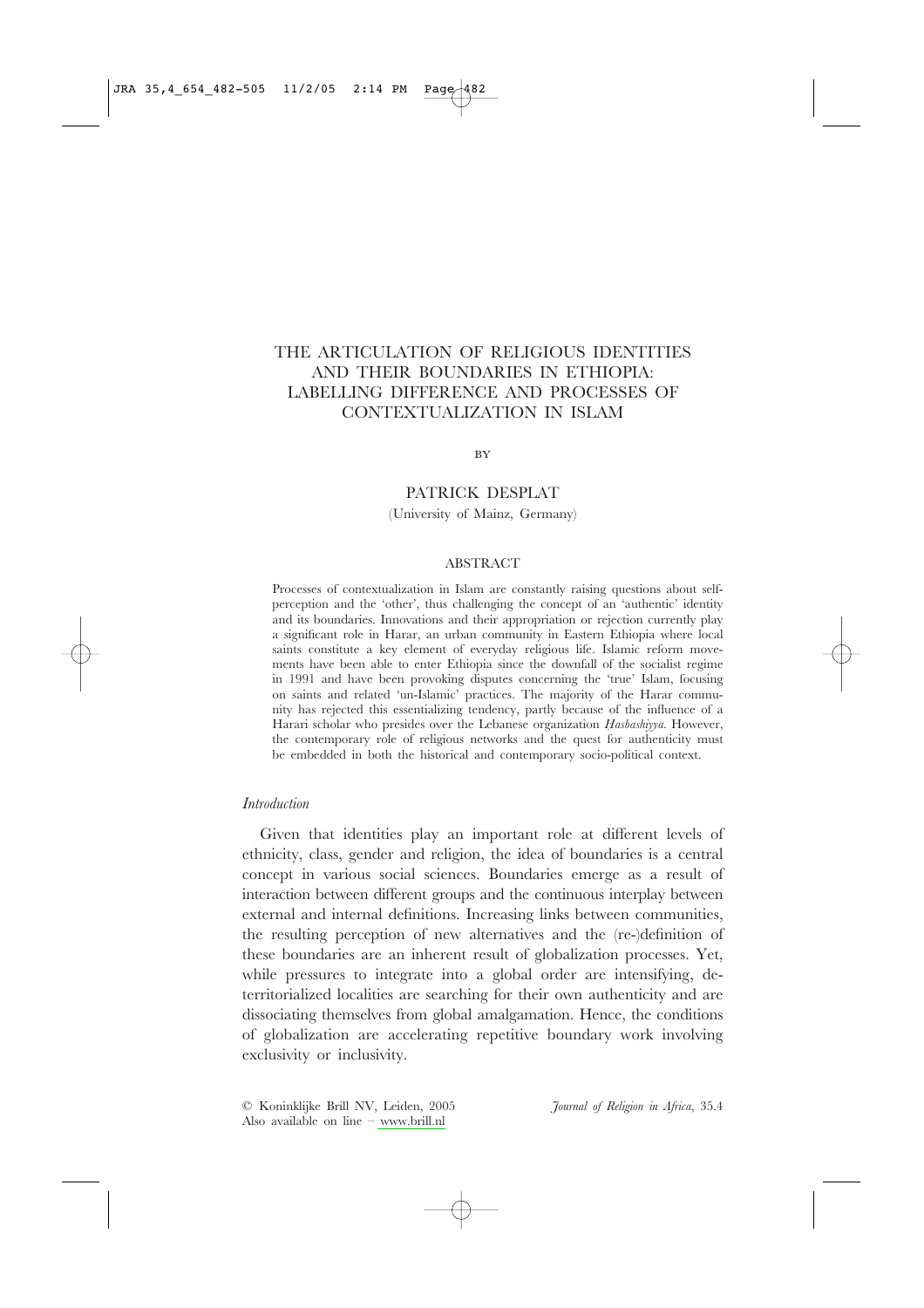Because all the monotheistic theologies claim to be based on a 'true' core, a dogma that creates a view of superiority over others, world religions tend to display this tendency on a very obvious level. At the same time, however, these religions are subject to internal differences that may be reflected in variations of faith and practice. Thus, the very sensitive issue of religious identities sometimes culminates—externally and internally—in fierce debates about the 'authentic' faith, despite referring to a common ground of religious unity.

The diversity of Islam can be observed in different practices and perceptions of faith, regardless of the claim by Muslims that Islam is a system detached from time and space. The divergence in views regarding the question as to what ultimately constitutes Islam arises from the problem of knowledge in relation to accurate praxis. The diffusion of ideas itself does not necessarily lead to their unquestioning appropriation, but also to the human realms of doubt, indifference and opposition to understanding. Thus, reason, argument and debates are an internal part of everyday Islam, resulting in different schools of thought and practice and, hence also, different Islamic traditions. Innovations and their (re-)contextualization are, therefore, an elemental part of everyday Muslim life

At the same time, however, these different traditions are related to each other formally on the basis of the common founding texts (Asad 1996 [1986]). The two tendencies towards unity and diversity in Islam render the search for a perceptible boundary fruitless if it has no social effects. Religious differences in Islam are largely ignored in everyday life and thus became relevant only under certain conditions. 'Islamic sects' (Sedgwick 2004) are an outcome of a certain relationship between an institutionalized denomination and a group whose relationship with the establishment is characterized by tension. This includes the capacity to change positions, for example, a sect which could become a denomination, like the Twelver Shi<sup>5</sup>a in Iran. The problem of tolerance and intolerance, inclusivity and exclusivity, is therefore part of a process of negotiation on the social level and situated in a historical and socioeconomic context

In this paper, I attempt to illustrate how religious identities and their boundaries are expressed and perceived. Thus, religion as such will not be treated as a normative system with clearly defined boundaries, that is, as it is perceived mainly by its followers, but instead as a more or less flexible system of reference with blurred conceptions of exclusion. As modern anthropology is less interested in boundaries and more in spaces of transition, I stress the continuous nature of the construction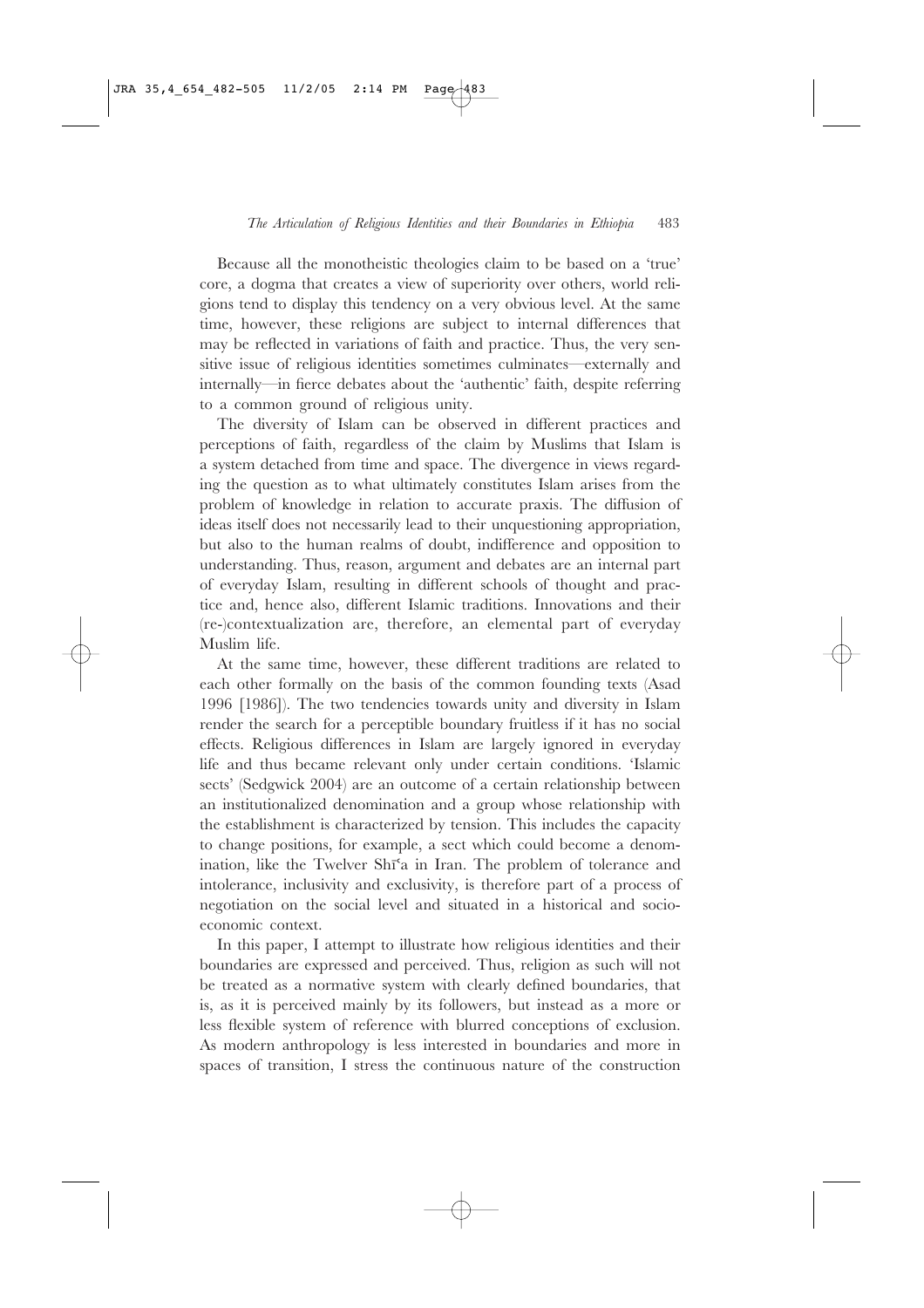and reconstruction of religious self-perception and difference in accordance with the historical and cultural context. The modification of boundaries is the result of processes of interaction and negotiation between encountering individuals or groups as social actors. Thus, rather than looking for differences *per se*, it is more important to ask how, through whom and by which means a certain assessment is made and, moreover, for what reason it is accepted or not by the communities and hence becomes socially relevant. The question of authenticity or orthodoxy, which is essential in both Islam and Christianity, is therefore the result of interpretation, power, rhetoric and persuasion, which, again, reflect particular interests adopted by different actors. Motivation and intentions may vary, however, and it must be acknowledged that even these actors are not totally free in their decision-making. They are bound to act within a certain framework of mandatory rules regulating access to the arena of debate. For example, because many Muslim societies have an established system of scholarship, it is quite difficult for a layman without religious education to become an acknowledged authority on Islamic issues. Thus, if such a layman accuses someone of being an unbeliever, it will have fewer social consequences than if a religious scholar makes the same accusation based on his knowledge and experience. However, the rules of access have to be negotiated in the different fields, since in Sufi circles obtaining special blessing (baraka) tends to be more important than the completion of formal religious training.

An interesting perspective on the concept of boundaries<sup>1</sup> is provided by Lamont and Molnár (2002) who focus predominantly on the interaction between social and symbolic boundaries. They made this conceptual distinction to emphasize the role of symbolic resources in the production, preservation or modification of an institutionalized social difference. For them, symbolic boundaries represent 'conceptual distinctions made by social actors to categorize objects, people, practices, and even time and space' (ibid.: 168). They are instruments used in the arena of debate as groups compete before attaining hegemony in their interpretation. Thus, symbolic boundaries are not necessarily social as they are 'objectified forms of social differences manifested in unequal access to and unequal distribution of resources (material and nonmaterial) and social opportunities. They are also revealed in stable behavioural patterns of association, as manifested in connubiality and commensality' (ibid: 168). Symbolic and social boundaries are strongly associated with each other as symbolic boundaries can have an altering and form-giving influence on social boundaries only if they contain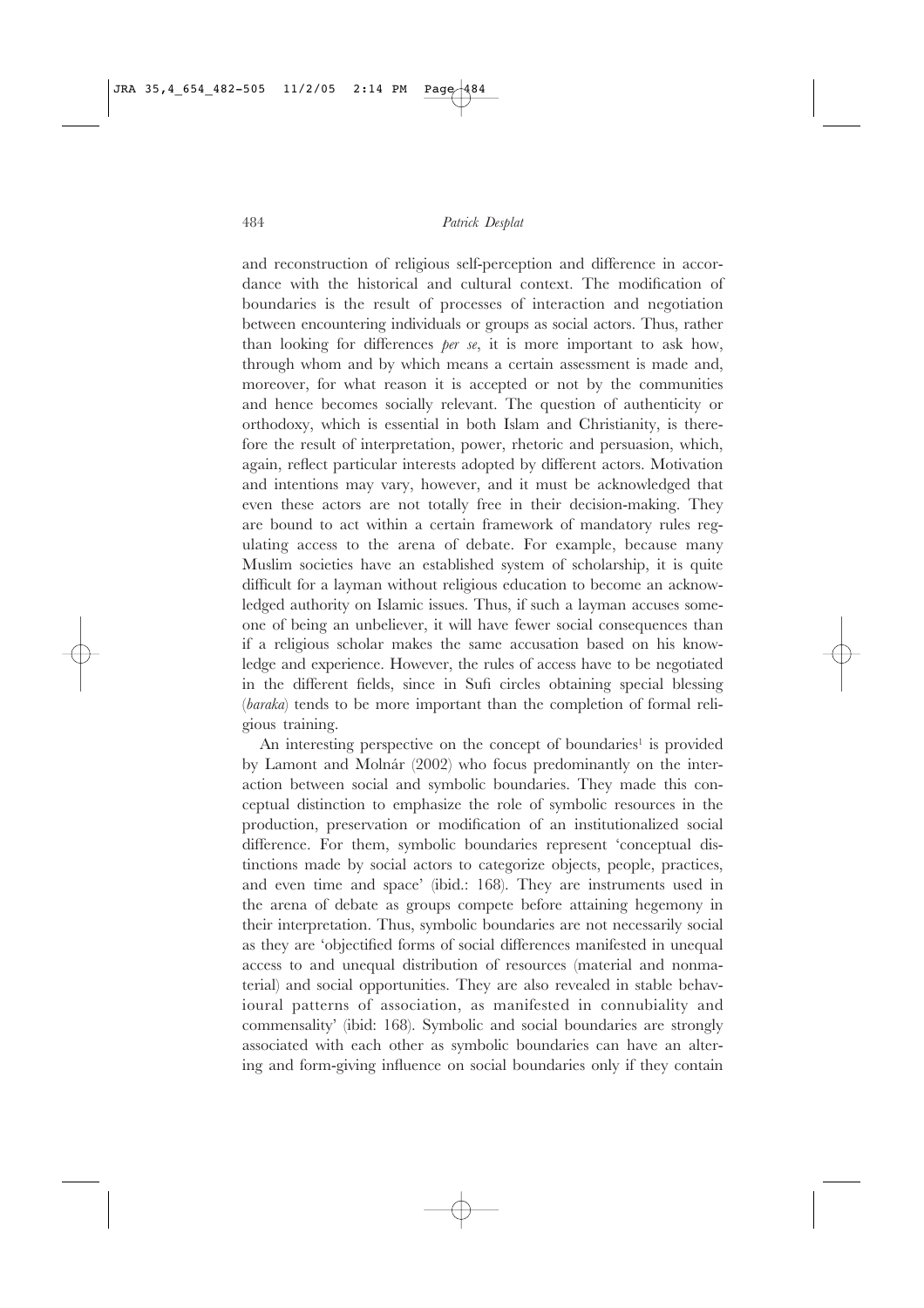an identifiable pattern of social exclusion and, furthermore, meet with broad acceptance. The aforementioned uneducated Muslim layman is therefore acting on the symbolical level and will not succeed on the social one because of his status as non-scholar.

In this paper<sup>2</sup> I focus on life projects and social biographies, an approach that emerged as an independent field of research in cultural and social studies (Eickelman 1985). It will be demonstrated how individual figures operate in transnational networks and how they aspire to control processes of innovation and appropriation within the framework of Islamic righteousness in the community of Harar in eastern Ethiopia.

The first section provides an introduction to the topic as interreligious relationships at grassroots level modify the usual imagination of conflict between the followers of different faiths in Ethiopia. The main section is divided into two parts: the first examines the lives of Shaykh Abādir and Shaykh Hāshim, two religious scholars who were later venerated as saints in the framework of networks and an imagined 'golden age of mysticism', thus demonstrating both the permeability and steadiness of boundaries; the second focuses on a contemporary religious debate within the Muslim community of Harar, in which opponents are denounced as kafirun, non-believers, which is a substantial category of symbolical boundary work. It will, furthermore, show how religious and other interests are mixed with the religious quest for the accomplishment of religious coherence through persuasion as the debate is embedded into general tensions between Harari and Oromo.

### Religious neighbourhood in Ethiopia

Religious diversity in Ethiopia is often expressed in the juxtaposition of Christianity, Islam and other religions. Unlike other African countries south of the Sahara, the region has been the focal point of interaction between the different faiths for centuries. Thus, it represents an interesting area for the analysis of religious identities and their boundaries. The crucial and most familiar incident in this regard was the first hidjra (Arab. 'migration') of the seventh century when a group of Muslims fled from Mecca to the already Christianized Empire of Axum in Ethiopia where they were welcomed by King Ashama. From that time Ethiopia enjoyed the reputation among Muslims of being a country of religious righteousness where relationships between the faiths were cultivated in a tolerant and peaceful manner. This perception would change later when the relationship between Islam and Christianity was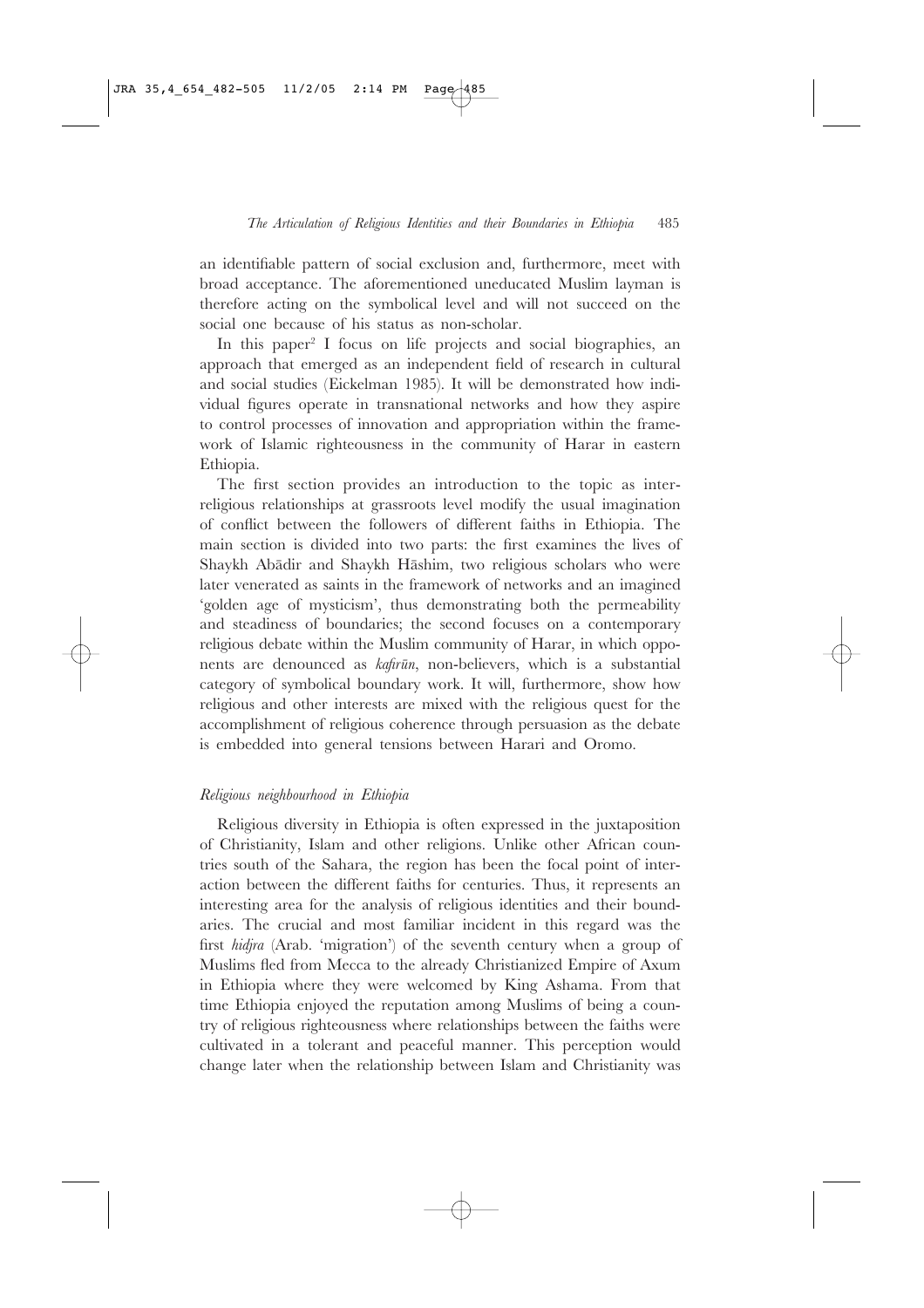seen as dominated by religious conflict (Erlich 1994). The Ethiopian Empire favoured Orthodox Christianity as its state religion and marginalized other religious faiths. Ethiopian rulers proclaimed Ethiopia a 'Christian island surrounded by pagans' and an 'island of Christianity in an ocean of Muslims', thus presenting the view of Islam as a foreign threat  $3$ 

On the formation of the current government in 1991, this prejudiced policy was abandoned and religious freedom was guaranteed as a constitutional right. The accompanying process of democratization led to the liberalization of the political sphere and, consequently, the fragmentation of the religious sphere. As a result, previously suppressed or non-existent contemporary religious movements, such as Pentecostalism and various revivalist Islamic ideologies,<sup>4</sup> entered the country and challenged well-established institutions and initiated a new arena for debate on the 'true' faith, religious boundaries and correlated identities. While Christian-Muslim disputes remain an important discursive element, internal rivalries between adherents of the same faith have increased. Internal religious differences have thus become a dominant discourse and relegated the previous debate to a secondary topos.

It is remarkable that Ethiopia is still perceived in the western world as a Christian country despite the fact that Muslims constitute around half of its population and cannot, therefore, be described as a minority.<sup>5</sup> Despite the misconceived belief in a relationship between Christians and Muslims that is dominated by conflicts, peaceful coexistence has prevailed at grassroots level and has even led to religious mobility. Thus, the discourse surrounding the 'Christian island' metaphor is not predominantly a religious one, but one that is mainly based on political interests and therefore reflected the asymmetry in unequal access to power.

The phenomenon of religious mobility goes beyond the presentation of Ethiopia as a model of righteousness, or the idea of the marginalization of Muslims, as it focuses not only on matters of exclusion or inclusion, but also on inter-religious participation in religious rituals. It must be stressed that there has been a general lack of systematic research on this topic hitherto. Kaplan (2004) recently provided an interesting overview of conversion in Ethiopia. Abbink (1998) focused on the occurrence of religious oscillation in the form of joint veneration of saints and the mixed Christian-Muslim participation in certain pilgrimages, but did not go further than mentioning the phenomenon. In addition to this tentative approach by Abbink, Pankhurst (1994) contributed to the subject with some reflections on pilgrimages. In a reference to the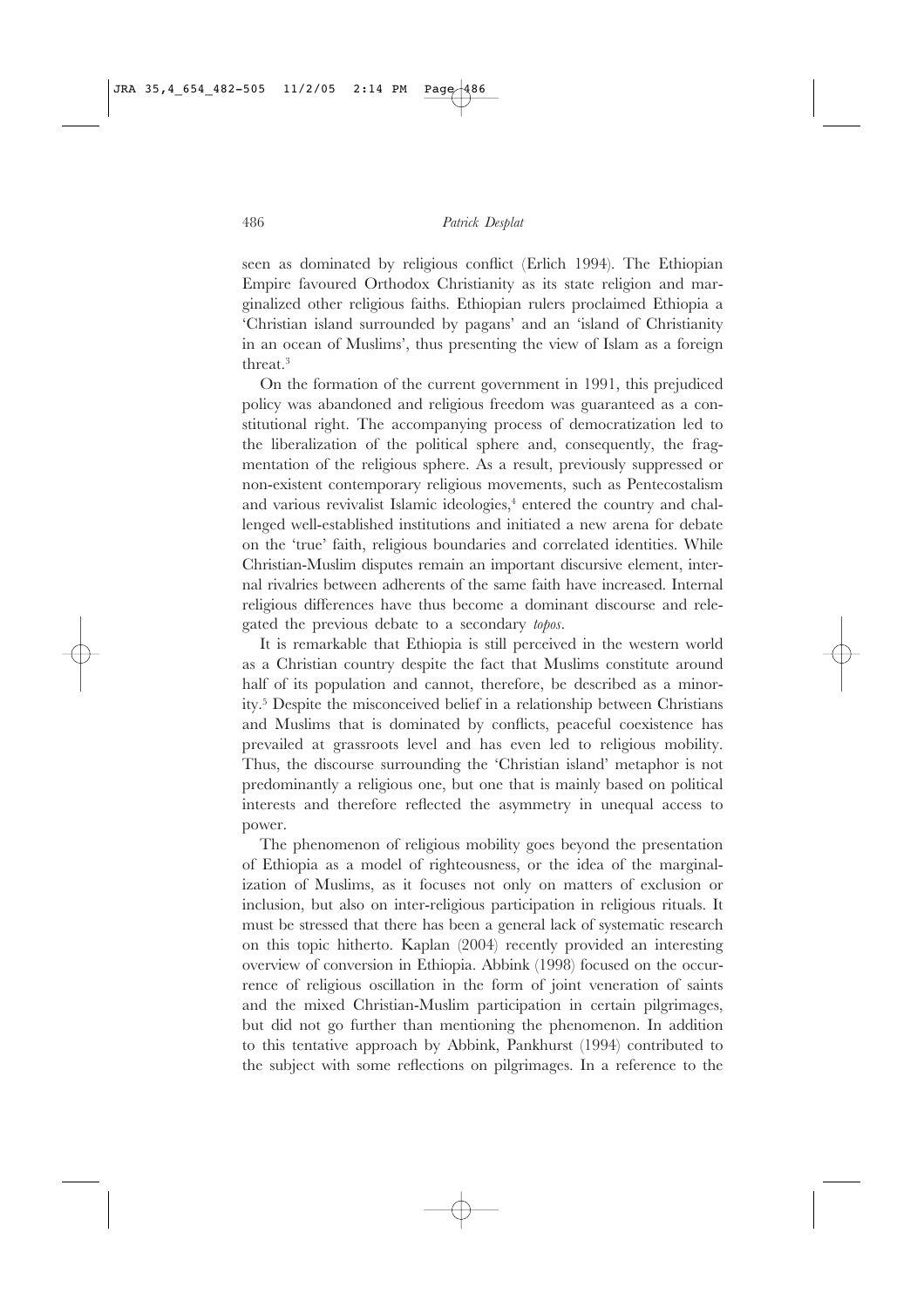annual festival of Abbo at Mount Zeqwala, which is dedicated to the Christian saint Gebre Menfes Qiddus, he observed that 'many of the litanies have clear Islamic connotations. Some songs referred to the Séh Husén cult in Balé and others to the cult of Arusi Emmäbét. There were frequent mentions of Allāh and Abādir, alongside talk of Egzi'abhér and Waq' (Pankhurst 1991: 8-9). This illustration of inter-religious participation is further developed in his article on pilgrimage, in which he underlined the syncretistic content of the monotheistic religions of Ethiopia (Pankhurst 1994: 950). Levine argues in a similar vein:

Since both Islam and Christianity in Ethiopia have been highly syncretistic, moreover, their followers have not found it impossible to join in common religious observances. Muslims and Christians have reportedly taken part in one another's holiday ceremonies in Gonder and Shoa. The major pilgrimages in Ethiopia provide a particularly dramatic vehicle for such communion: huge numbers from both faiths attend the annual sacrifice at Lake Bishoftu, a fertility rite of pagan Galla origin, and go on the annual pilgrimage in honor of Saint Gabriel at Kulubi in Harerge province (Levine 1974: 44).

While other scholars also noted this phenomenon and included it in their studies, their illustrations were usually limited to a supplementary sentence. $6$ 

These references clearly show that religious identities and their boundaries are negotiable, in particular in locations considered as sacred, since these locations provide a certain degree of neutrality. I was able to observe this phenomenon on several occasions during my field trip to Harar: for example, Christian women going to Islamic shrines and praying for pregnancy and receiving the blessing of the guardian of the holy place. Similarly many Christians participate in the celebration of the Islamic shrines and will sometimes stay for an entire week, leaving only to attend Sunday service in their own church. When I asked the guardian of the major shrine of Shaykh Abadir about these events, he answered:

Abadir is the father of all of us. He does not distinguish between nationalities and religions. Boundaries between followers don't make sense, because there are Christians who are Muslims at heart and there are Muslims who are Christians, the only importance is that you are pure. Allah knows you and on the final day of judgement you will be separated. As human beings, we are not capable of marking difference by ourselves.<sup>7</sup>

A similar notion is expressed in an article by Camilla Gibb (1999), in which she describes the integration of other ethnic communities in Harar through religious and symbolic channels focusing on the veneration of saints. Gibb argues that 'local religious orthodoxy  $[...]$  is flexible, absorbent and heterogeneous and provides the framework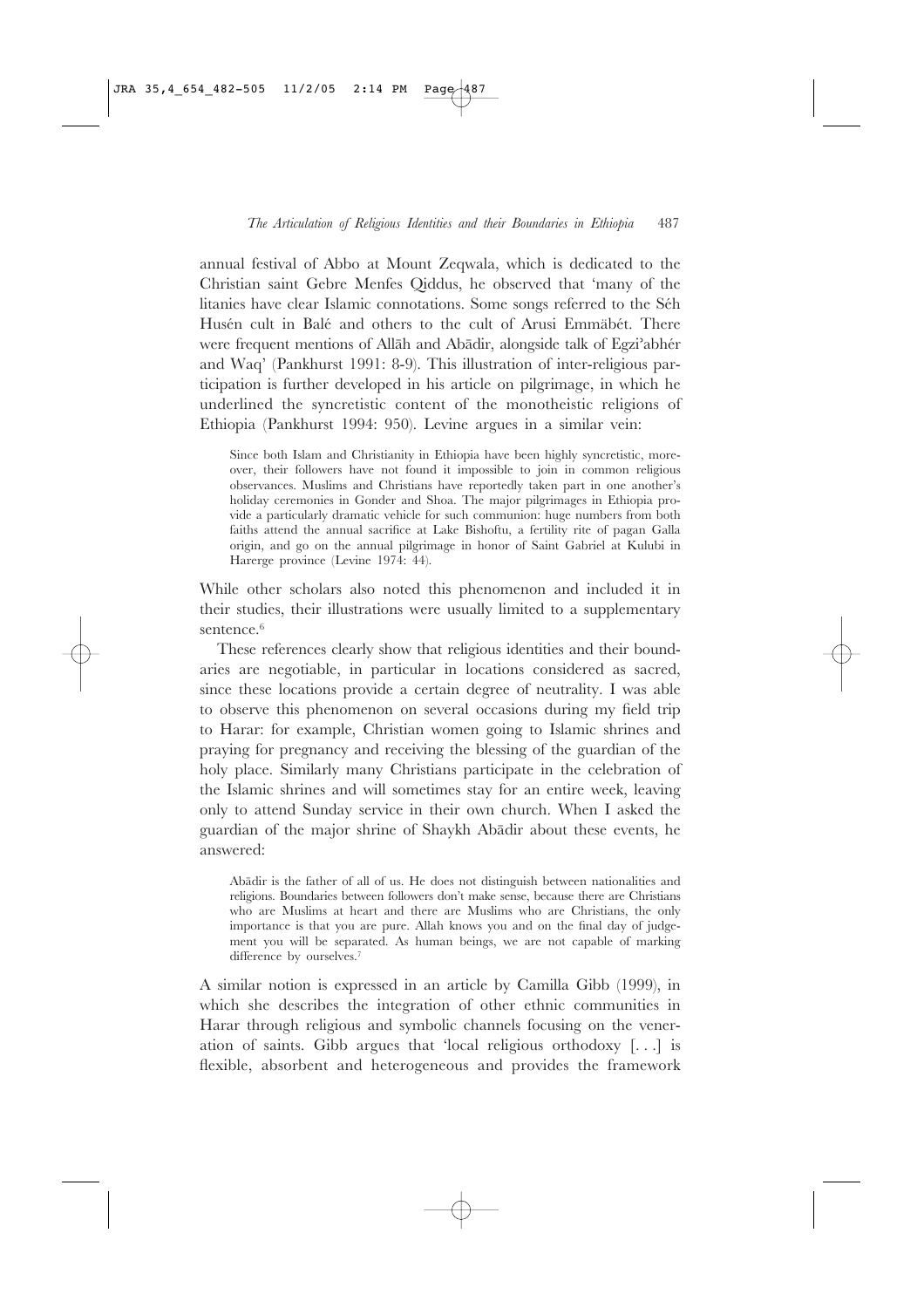through which the threat of difference and annihilation of the [foreign] group is transformed and often overturned' (Gibb 1999: 90). Despite the controversial term of local orthodoxy, which again leads us to many Islams as indicated by el-Zein,<sup>8</sup> Gibb presents a one-dimensional view, neglecting the debates about saint veneration within the community in relation to ethnic conflicts, in particular those between the Hararis and the Oromo. The following empirical section describes this conflict in part, having provided a general introduction to Harar and the establishment of the saints and their veneration, which would become the point at issue in the current debate.

### Religious difference in Islam: case studies from Harar

Harar is a town in the eastern region of Ethiopia. It is located near the border of what is now Somaliland and has approximately 100,000 inhabitants who belong to different ethnic groups, mainly Hararis, Oromo, Amhara and Somalis. In this section I concentrate mainly on the Harari people who are the descendents of local groups and Arab immigrants and thus claim to be the founders of the city. Despite being a minority—they represent only seven percent of the town's population—they enjoy an elevated status among their ethnic neighbours based on their economic power as traders and their religious knowledge. Since the reorganization of administrative structures by the state since 1991, Harar has become the smallest administrative unit in Ethiopia. This development guarantees special legal rights for the Hararis and underlines the importance of their current political role. Despite the fact that Harar has relinquished its status as the most influential Islamic centre in the Horn of Africa, it has retained its symbolic capital. This is reflected in local terms such as *madinat al-awliva*<sup>2</sup>, the city of saints, and its label as the fourth holiest city in Islam. While the latter undoubtedly involves the reinvention of a weak local tradition by today's tourism sector, the former term is actually legitimate as the town contains hundreds of saintly places inside its old walls and many Islamic shrines in the countryside beyond. Historically, the town attracted many religious scholars and students and thus became a centre of religious learning. It was also an important trade centre linking the Red Sea with the interior of Ethiopia, and this role lends it its special importance. Harar was established in the thirteenth century and later emerged as the capital of the Sultanate of Adal. In the sixteenth century, Imam Ahmed Ibrāhīm, a Muslim scholar from the region of Harar, nicknamed 'Grañ', the left-handed, succeeded in uniting different quarrelling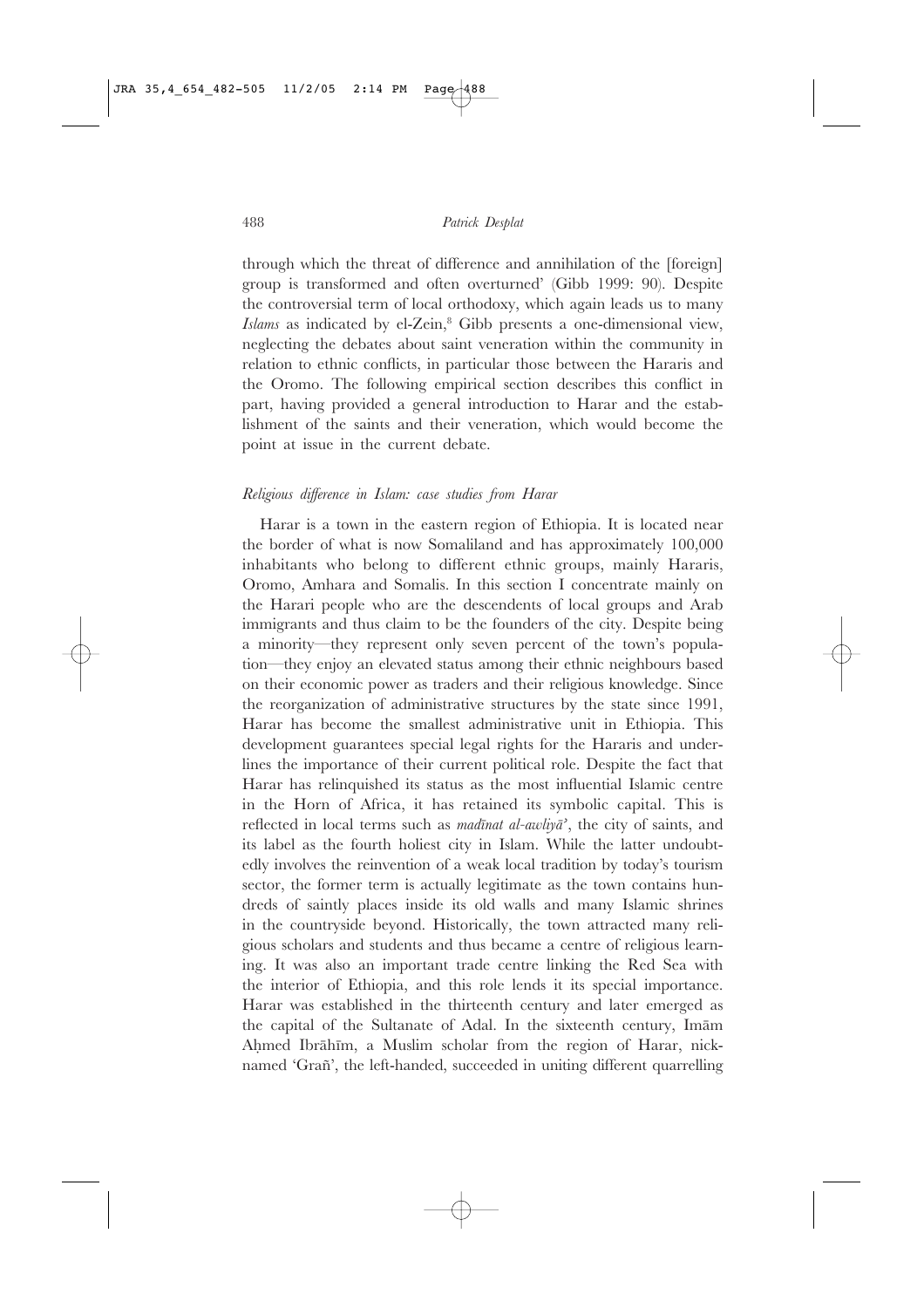factions of Muslims and conquered extensive parts of Ethiopia during a djihād  $(1529-1543)$  against the Christians. With the defeat of Imam Ahmed (1543) and the later migration of the Oromo, Harar became a city-state governed by an emirate. It was captured in 1875 by Egypt and in 1887 the then emperor Menelik II incorporated Harar into the wider empire of Ethiopia, imposing a Christian rule for the first  $time$ 

Anthropological studies<sup>9</sup> of Harar tend to reflect the attitude of the Hararis themselves as a closed ethnic community, conscious of their historical achievements, the-at least symbolic-role of their town in the Horn of Africa and their shared experience as an economically strong minority that enjoys a certain cultural superiority over other ethnic groups. Conflicts and debates, especially internal ones, were generally restricted to historical incidents and presented in a functionalistic way instead of being an essential part of cultural dynamics. In addition to the aforementioned work by Gibb (1999), Waldron analysed Harar as an intact pre-industrial city and its society as a system of social integration in which gossip assumes social control over deviant behaviour (Waldron 1975). Both authors, however, neglect conflict and debates that have, indeed, played a central role in the life of the town, both historically and in the present. The ruling class has been constantly involved in quarrels about leadership and succession since the establishment of the emirate in the thirteenth century. Since the incorporation of Harar into the Ethiopian empire in the nineteenth century, Harari families have been torn between centripetal and centrifugal tendencies, that is, one group trying to remain close to the Ethiopian government and another striving for unification with Somalia. The most popular examples of these phenomena are the Kulub-Hanolatto incident of the 1940s, which involved the emergence of a separation movement, ended through the intervention of the Ethiopian government, and the political conflict that arose between the two Harari parties, *Harari* Democratic Unity Party ('Hadiyappa') and the Harari National League ('League'), in the 1990s during the reorganization of the Ethiopian administrative regions under the new government.

These political conflicts were accompanied by analogous debates in the religious sphere; a handwritten nineteenth-century Arabic document that I came across in the course of my fieldwork reveals the internal disruption to the community. In this short text, the Oadi Yūnis bin 'Abdallah appealed to the community to treat the elected Friday preacher Shaykh Ahmed Yūnis fairly, as many Hararis were attacking him for reasons not mentioned in the document.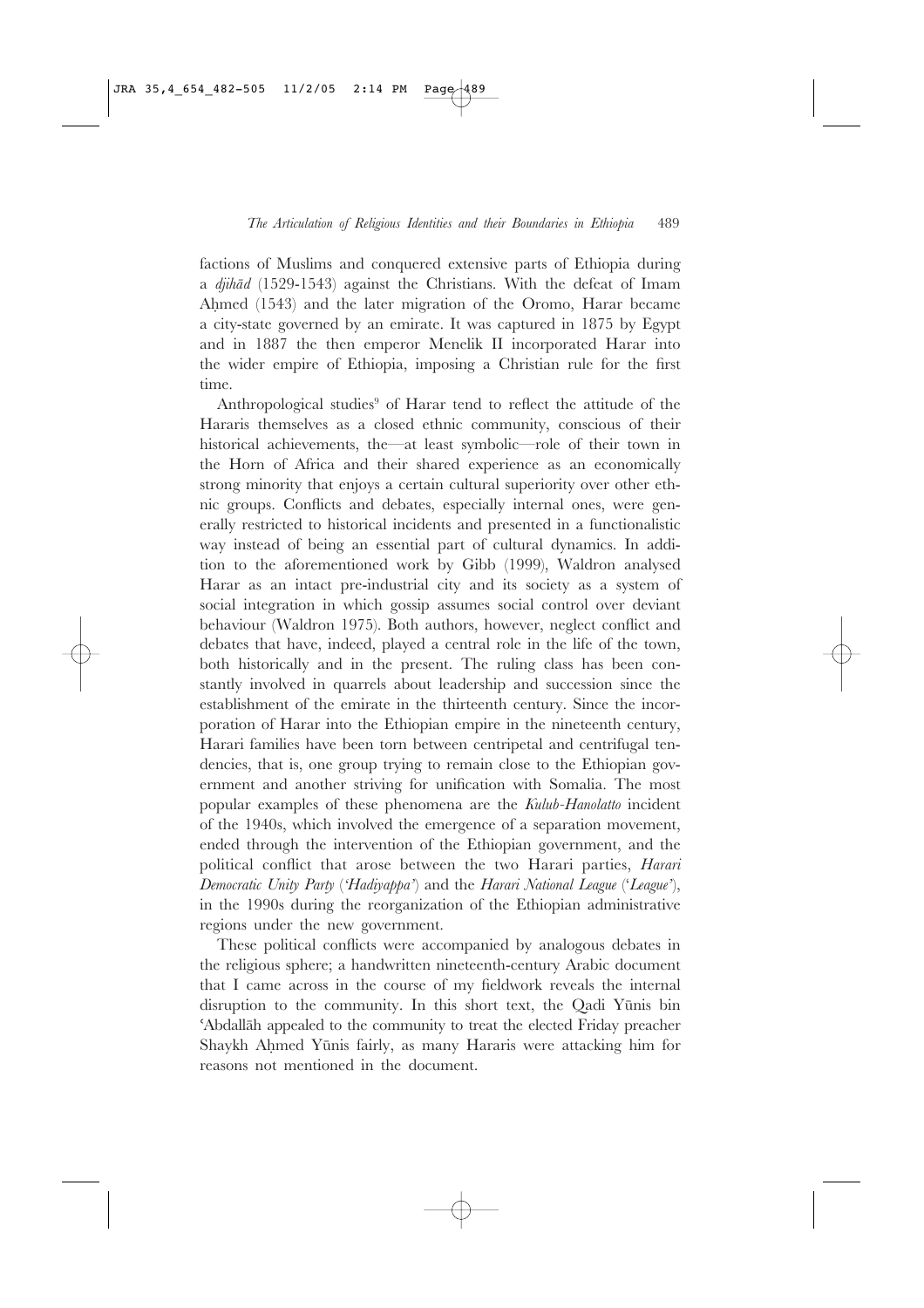Whether in regard to their political or their religious leadership, the situation among the Hararis is best described using a metaphorical assessment coined by a local informant who portrayed the Amharas as sheep and the Hararis as goats: the first follow the herdsman blindly while the latter follow nobody. This problem of power and control is often contrasted with an imagined 'golden age of mysticism', in which everybody was a Sufi and equal. This era is exemplified in different oral histories, songs and proverbs<sup>10</sup> that reflect the predominance of religious knowledge among the Hararis as compared with other Muslim communities, thus cementing the position of Harar as an Islamic centre of learning. The following story illustrates this tendency and locates the general notion of the involvement of Hararis in contemporary disputes about religious boundaries in a wider context:

Once upon a time there was a Yemeni religious scholar who came for daw'a, religious teaching, to the rural areas of Ethiopia. He reached the outer rim of Harar at dusk and decided to rest for the night before entering the town the next morning. Suddenly a woman approached him from Harar, bringing him some food and blankets for the night. Concerning the cooked meal, she said to him, 'eat the allowed and leave the prohibited', then left him and went back home. The Yemeni Shaykh was surprised and took a look at the dishes she had brought, but he couldn't work out what this strange woman was indicating to him. Finally, the Yemeni left the food, remained hungry and waited until the next morning. The woman from Harar approached him again and asked if he had enjoyed the meal. But the scholar answered that he hadn't touched it, since he didn't know which of the food was prohibited and which was allowed. Then the woman answered that this couldn't be an obstacle, since he should have eaten the food but spat out the pieces that stuck in his teeth. Thereupon the Yemeni left the place, remarking that he was not capable of teaching religion in a community in which even the women had such a great knowledge of Islam.

This story could be analysed from a number of different perspectives, but the essential point in this context is the superiority and exclusivity of the Hararis' own status in comparison with other views and ideas. The full relevance of the current takfir debate, which involves accusations of religious infidelity, is unveiled through this perspective. Finally, it must be mentioned that the knowledgeable woman was Ai Abida, the most popular female saint of Harar.

The practice of saint veneration is currently the central topos in debates between the adherents of different Islamic groups. A recent minority reform movement, locally referred to as 'Wahhābīs', views such practices as un-Islamic innovations. The opposing stance in this debate represents the dominant thinking in Harar, according to which saint veneration is entirely righteous within the framework of Islam.<sup>11</sup> It should be mentioned, firstly, that innovation has a specific and, as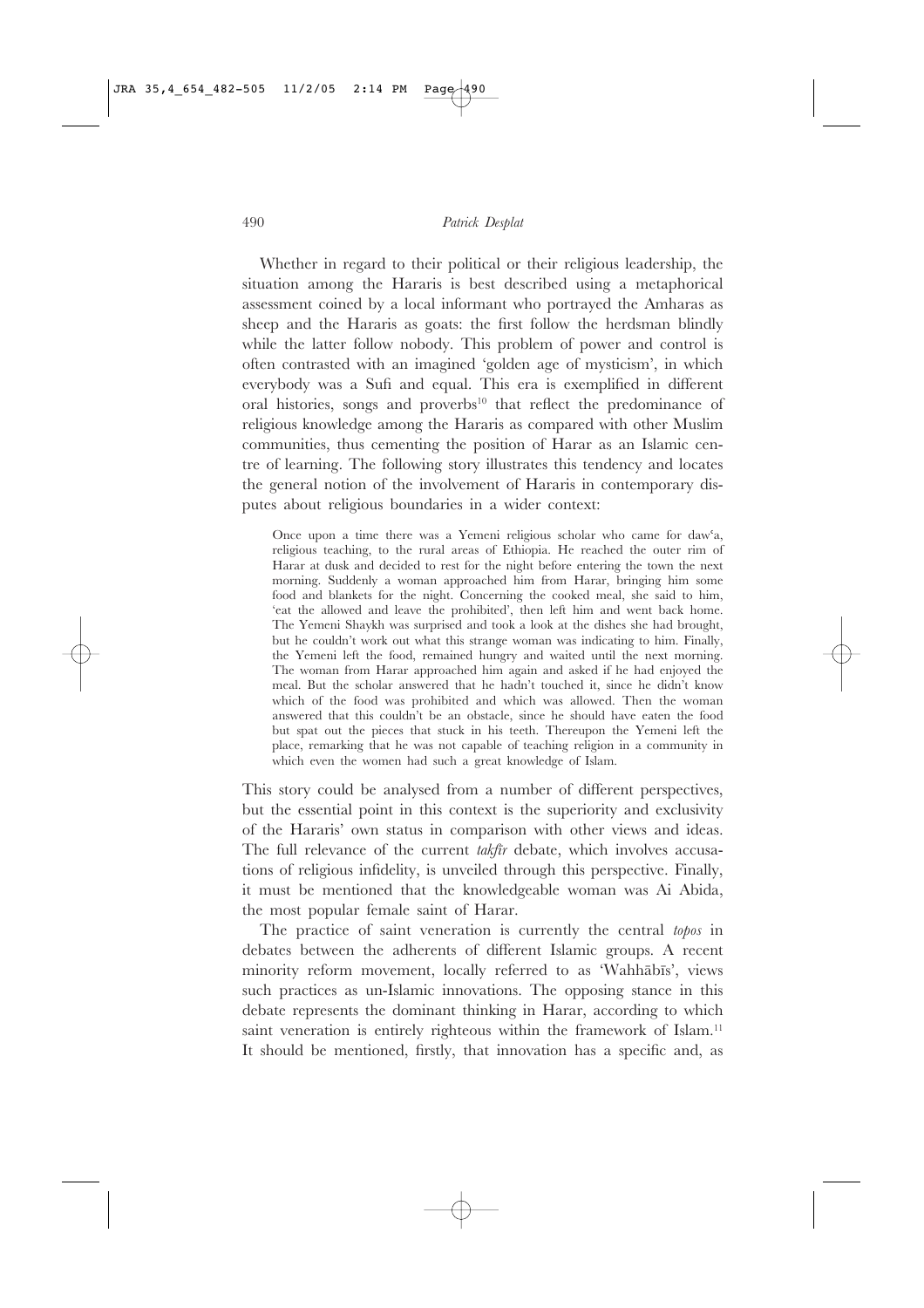a general rule, rather negative meaning in Islam; inadmissible innovations, *bida*', imply a deviation from the given path of God and are therefore unwanted (Robson 1960). This brings us again to the question of the actor. What is particularly interesting in this context is who identifies a given phenomenon as an innovation—and based on what authority—and who does not. I will focus on both of these processes in the next section: the rejection of religious opinions, classified here as *bida*<sup> $\zeta$ </sup>, on the one hand and the appropriation of different opinions, which correspond to a view of a 'true' Islam but are not interpreted as innovations, on the other.

# Saints, their networks and the historical formation of a religious mainstream in Harar

Although the story above emphasizes the authenticity and superiority of knowledge, it is not necessarily a reflection of purity.<sup>12</sup> This section presents the life stories of two saints to show how new ideas and practices were integrated into the life of the Harar community, thus demonstrating the ongoing nature of the formation of a local denomination, i.e. an intellectual establishment with saints<sup>13</sup> and the related practices as its focal point (see Foucher 1994; Zekaria 2003).

An historical-mythical review of the town's origins, mainly based here on oral traditions, reproduces the image of Harari as an inclusive, righteous community. This kind of 'authentic' Islam develops out of an abundance of historical traditions, a changing framework of transmission, inventions and even tendencies to annihilate historical Islam (Hartmann 2004). Therefore, the mechanisms of remembrance and the relationship with the past in relation to saint veneration are of particular interest. They demonstrate processes involving the continuous contextualization and re-contextualization of elements that must be classified as innovations in relation to the local context

### Shaykh Abādir: patron of Harar

Shaykh 'Umar al-Ridā, alias Shaykh Abādir, is considered the founder and first saint of Harar. According to the legendary Fath madinat Harar, by the Harari author Yahyā Nașrallāh (Wagner 1978), he came from Mecca and reached the already Islamized region of Bandar Gaturi, later Harar, with 405 shaykhs in the year 1215 (612 a.H.).<sup>14</sup> They arrived on a Friday, went straight into the mosque and the congregation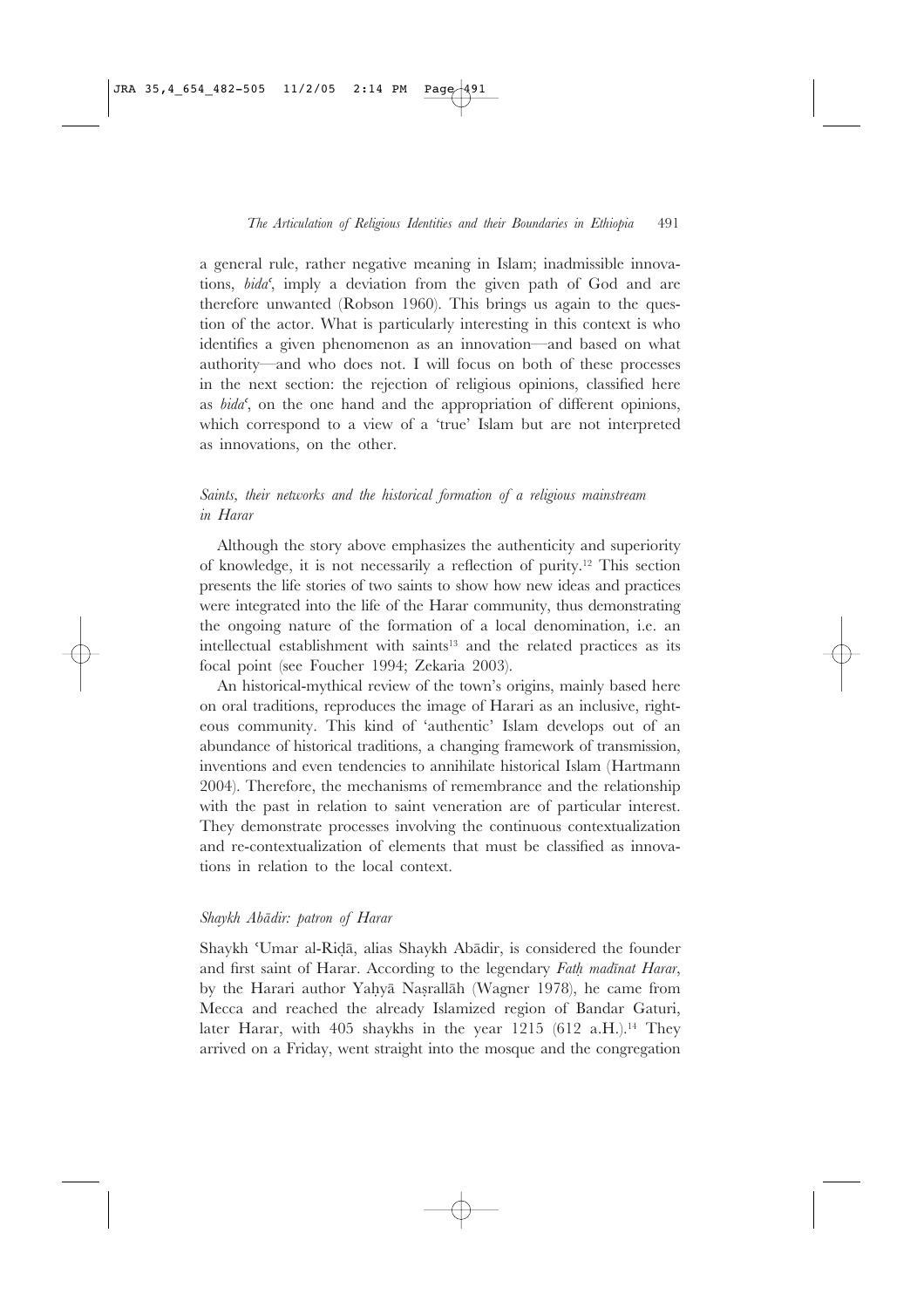allowed them to lead the prayers and conduct the Friday sermon, a task assumed by Shavkh Abadir. Two weeks later the scholars ordered the surrounding tribes to gather in town within three months. On that occasion another sermon was given by Shaykh Abadir, in which he demanded the reorganization of Harar by requesting the tribes present to bring their goods into town daily.<sup>15</sup> In the course of the following passages in the text, Shaykh Abadir fought several battles against the unbelievers in the surrounding country and travelled back to Mecca  $(1234/5)$ , from where he returned in 1279.

According to oral traditions, 44 of the 405 shaykhs assumed different duties and responsibilities of benefit to the community: e.g. Aw Hakim was appointed as Oadi and Aw Sofi Yahya was assigned to the first Our'anic school. A tradition later developed within the community which attributed patronage, e.g. rain, honey, shepherds, etc., to a certain saint or linked them with a special blessing or ability, for example, the healing of swollen eyes or the encouragement of idle students.

The remaining scholars were sent out to the countryside to proselytize und teach Islam. They were also active as healers so as to win support for their purpose among the local population. When a shaykh died, his followers would build a grave, usually under a tree where he used to teach, and henceforth venerated him as a saint. The shrines served as a kind of communication network with Harar as its centre. In times of peace they served as missionary and education centres while in times of crisis they acted as centres of information. Something that lends credence to this suggestion is the fact that the locations of the shrines around Harar radiate in the form of a five-pronged star.

Today, Shaykh Abādir is considered as the first reformer who strengthened the religious-institutional framework and the founding father who, like all the saints of Harar, bears the title of  $\bar{a}w$  (Har. 'father'). In the town of Harar there are currently two locations at which he is venerated, first his grave and secondly his wedding house.

### Shaykh Hāshim: the last nominal saint

The second saint, Shaykh Hāshim, lived in the sixteenth-seventeenth century and represents a different type of scholar from Shaykh Abadir. While they have their mobility in common, Shaykh Hāshim not only strengthened Sufism in Harar, he also wrote important texts, which continue to be of important religious-cultural value. Furthermore, he is the only saint of Harari ancestry, while the others are of Arab, Somali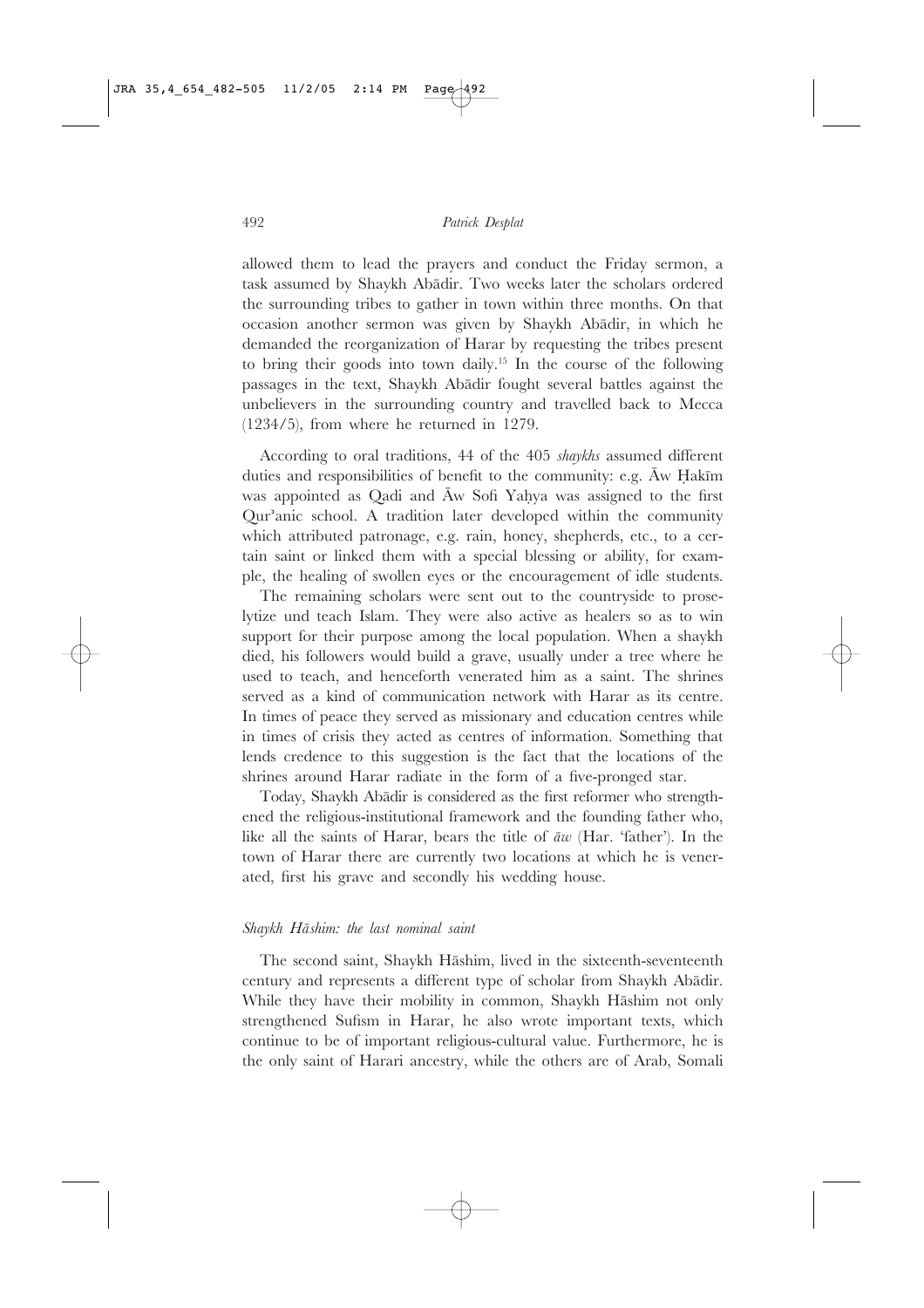or Oromo background (Gibb 1996: 83). Above all, he is the last nominal saint of Harar and comes second in the local hierarchy after Shaykh Abādir.

From the perspective of innovations and their appropriation, the story of the emergence of the *Qadiriyya* Sufi brotherhood is significant in terms of the importance of religious networks and, furthermore, provides an example of the invention of tradition dating as far back as the end of the fifteenth century.<sup>16</sup>

According to this mystical narrative, an angel approached an old man called Salmān al-Maghribi<sup>17</sup> in a dream. The angel revealed the picture of a young man, without mentioning his name, and ordered al-Maghribi to search for him and to pass by his  $\frac{d}{d\theta}$  *idjaza*, the authorization given by a mentor to transmit knowledge. When the old man woke up, he set off from Morocco via Algeria and Egypt, to Iran, Syria and Mecca and finally reached the town of Zabid in Yemen. There he met with Shaykh Hāshim, who was on his way to Mecca and Medina on pilgrimage. As they caught sight of each other, they greeted each other like father and son. Al-Maghribi said: 'Oh, young man, I searched for you all over the Arab world. I need you, where are you going?', whereupon Shaykh Hāshim replied that he was heading to Mecca and Medina to perform his hadi. 'Well', al-Maghribi replied, 'continue your obligation and than travel back to Harar and ask your mother to come back to Zabid. I was assigned to give you my  $\frac{id\bar{p}za'}{dt\bar{p}za'}$ . Thus al-Maghribi waited in Zabid while Shaykh Hāshim fulfilled his religious duties and then visited his mother to obtain her permission. He studied in Zabid for several years until he returned to Harar with the idjāza of the Qādiriyya.

In Harar he wrote the *Fath al-rahman*, Arabic poems of praise for the prophet, and the *Mustafa*', likewise a work of praise, but in Harari prose. Both texts are still read regularly at different shrines during festivities. The *Fath al-rahman*, in particular, is an important work as it is claimed that initiation into the  $Q\bar{a}$  diriyya is completed merely by regular reading of it.

Despite the fact that Shaykh Hāshim is considered the initiator of Sufism in Harar, he was also responsible for its demise. During his lifetime he criticized the population for being profit-oriented and materialistic, as their worldly orientation would prevent them from reaching a mystical level of spirituality. One particular incident led to the final break between Shaykh Hāshim and Harar. According to the anecdote relating to this event, Shaykh Hāshim liked to spend his time in his house reciting the name of al-wadūd, one of the 99 names of Allah. Some inhabitants tried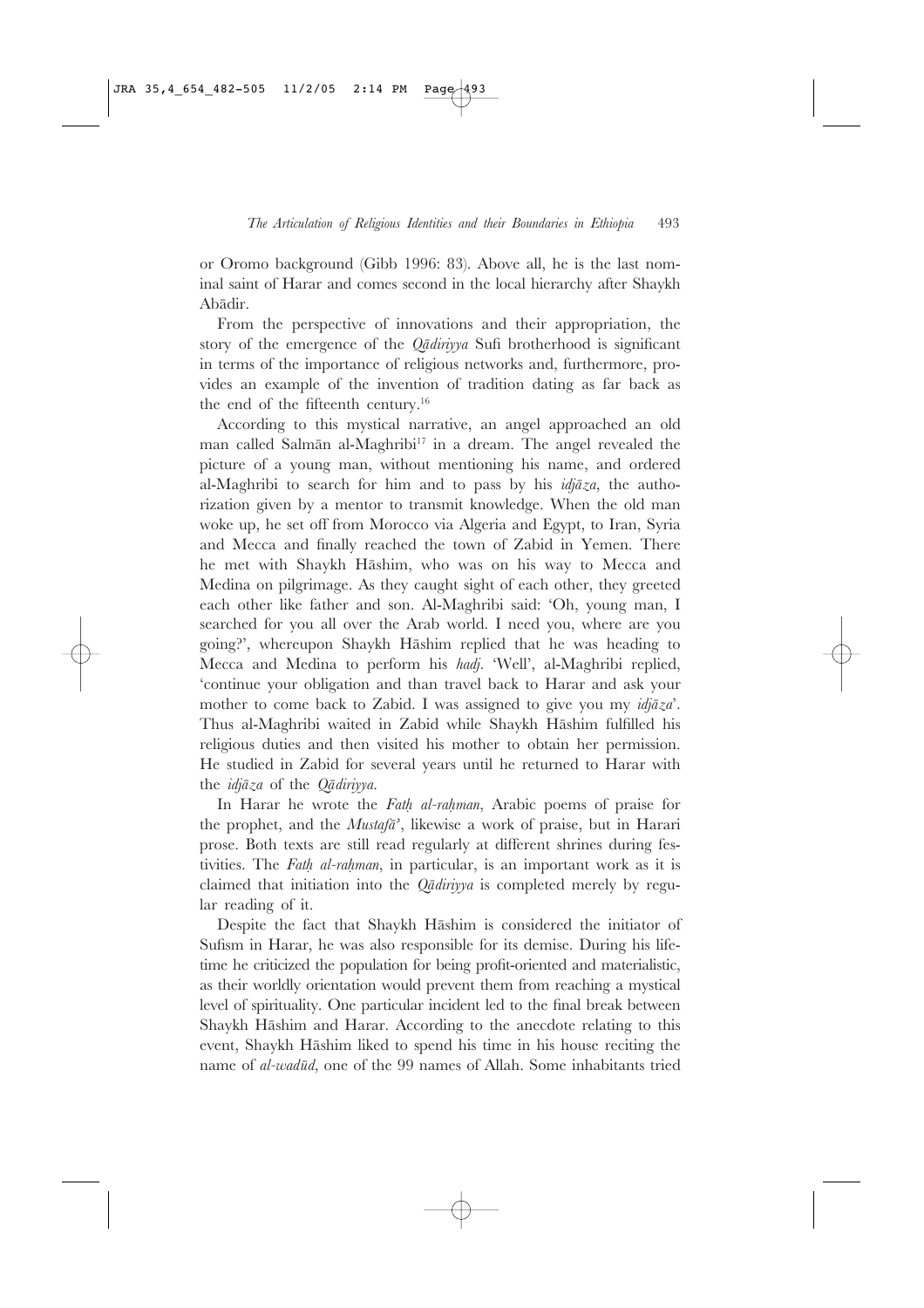to emulate the scholar, but recited *wadaad* continuously, which was considered as a kind of possession by spirits.<sup>18</sup> In reaction to this, Shaykh Hāshim declared that all the Sufis and saints coming after him should be hidden and that his tarīga (Arab. 'Sufi brotherhood') should not recur until seven generations had passed. He then left Harar for Wollo where he again initiated the  $Q\bar{a}$ diriyya (see Ahmed 2001: 69).

The life histories of Harar's two leading saintly figures reveal an interesting pattern in terms of the explanation of the general shift in and contextualization of new thoughts. First, the absolute acceptance of Shaykh Abadir and the 405 scholars by the inhabitants of Harar, based on their religious knowledge, legitimated their rule over Harar and its surroundings. This religious and secular reorganization could be interpreted as the initial revitalization of Islam. The myth of an Arab ancestor is often used as a vehicle for the exclusion of other Muslims and is intended to affirm the fact that the scholarship in the location in question is more 'authentic' and thus strengthen its claim as an Islamic centre. In the case of Harar, this is reflected in the order to the surrounding tribes to bring their goods into the town every day: the land belongs to Harar, but should be worked by others. This religion-based argument is reflected in the contemporary debates between the Hararis and Oromo concerning land rights.

Links with and reference to the Arab world are emphasized in both histories: Shaykh Abādir, who became also known as shaykh ash-shuyūkh (Arab. 'shaykh of the shaykhs'), originated from the core region of Islam, the Hijaz, while Shaykh Hāshim had intellectual links with a centre of education in Yemen and Mecca. The continuous development of a cognitive map of the relationship between Harar and important religious centres becomes visible from this historical context. At first the people of Harar only acknowledged Mecca and Medina, but their worldview was later enhanced through contact with Zabid. Yemen later relinquished its role as education centre and Egypt took over. Students currently travel Saudi Arabia, Lebanon and Pakistan for further study, thus emphasizing the multicentrism of Islam in Harar.

Shaykh Abādir was the reformer who introduced 'true' Islam to the city and defended it against the unbelievers. Shaykh Hāshim was also a reformer based on his establishment of the  $\ddot{Q}\vec{a}$  diriyya and similarly symbolized the perpetual fight against inner tendencies which run contrary to Islam. The two saints are also representative of the rise and fall of mysticism in Harar. An interesting aspect of this is the quasicanonization of saints in Harar by Shaykh Hashim which could be related to the term khātm al-awliyā' (Arab. 'the seal of the saints'). Both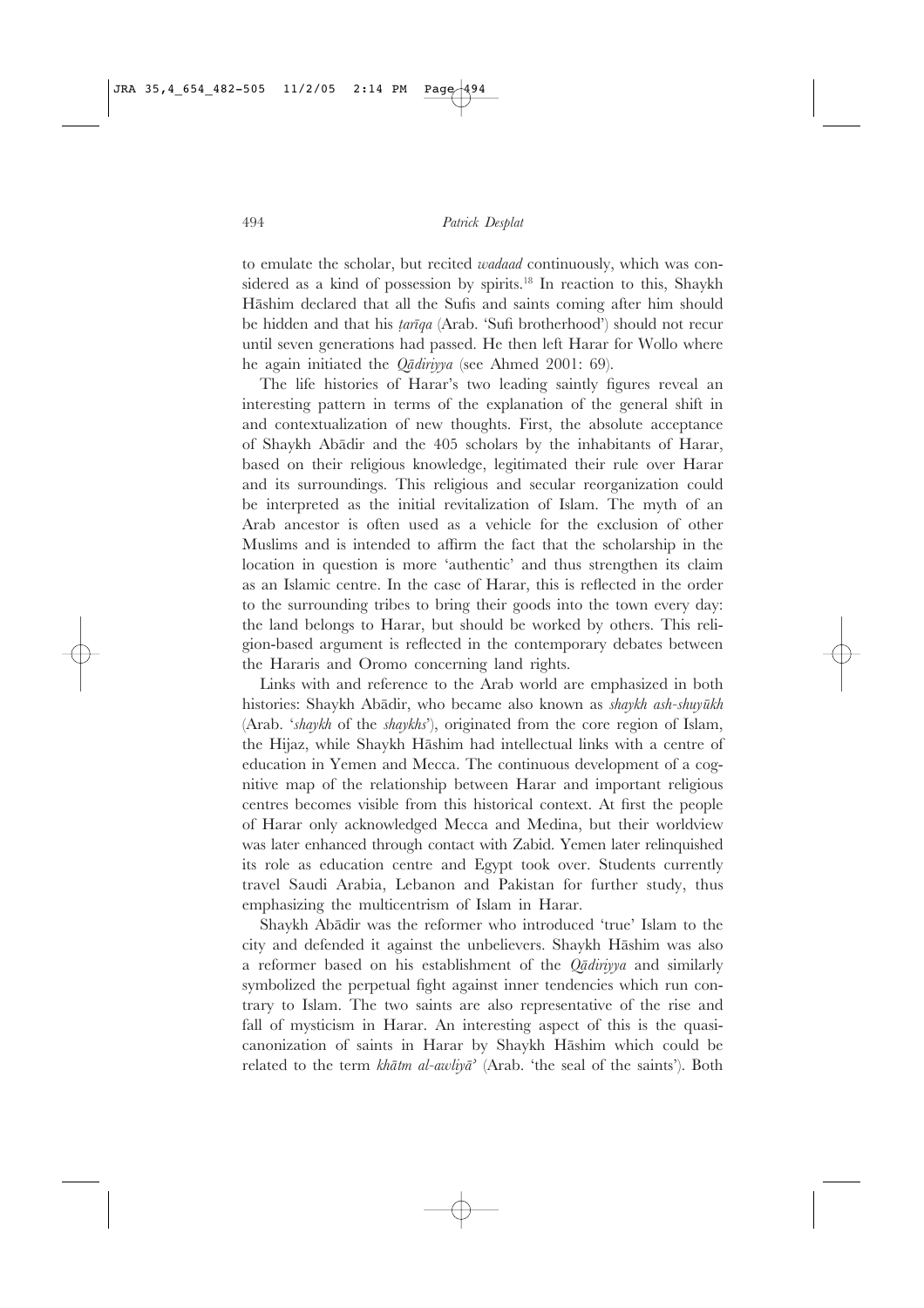saints constitute the historical cornerstones of a 'golden age of mysticism', the period between the twelfth and sixteenth centuries. This epoch coincides with the religious and economic rise of Harar, which peaked with the *dihad* of Imam Ahmed 'Grañ'. Although the city was able to maintain its role as trade centre, the flow of religious ideas through the religious networks was rather limited, as most of the foreign religious scholars who were active in the djihad fled the country.

### Diversity and factions among Muslims in Harar

Despite the fact that religious contextualization, and the obvious but concealed debates, have always existed in the town, the current takfir debate takes the conflict concerning authenticity to a new level, which is again strengthened by the increasing density of ideas circulating in a more globalized world. The notion of diversity within the unity of Islam is explored in more detail in the following section, but it is first necessary to provide a brief introduction to the general notion of takfir.

The association of an individual with unbelief is a clear sign of boundary work and is used, in particular, in the context of revitalization movements and the resulting debates about authenticity and the 'true' Islam. Kafirūn, and the singular form  $k\bar{a}$ fir, means infidel(s) and  $kufr$  is the general term for disbelief. In the context of the Our'an, the term is related to a cluster of negative qualities and conveys the notion of an outsider or someone who is excluded or has excluded himself from the Muslims. Takfir indicates the action of judging or pronouncing someone to be a kāfir. However, this kind of excommunication is very controversial as, according to one *hadith*, a person who calls somebody else a  $k\bar{a}$ fir is a  $k\bar{a}$ fir himself. Thus, it is highly problematic for a Muslim to denounce another as a  $k\bar{a}$ fir. Nevertheless, the committing of takfir by Muslims against their coreligionists was and continues to be a regular feature of Islamic life as, according to another *hadith*, Muhammad predicted that after his death the Muslim community would be divided into 73 sects. Of these, only one would be destined to enter heaven and all the rest would be punished in hell. Thus, everybody wants to be the righteous bearer of religious tradition, calling themselves *ahl al-sunna wa*<sup>2</sup> l-djamā'a (Arab. 'people of the prophet's way and the community'). This example shows the different options for interpretation and emphasizes how the concept of *takfir* offers a formidable weapon against those who hold opposing views, even if they were/are pious and faithful.

In terms of its modern meaning, the term  $kufr$  carried a new significance in the context of revivalist movements, such as the Wahhābiyya, whose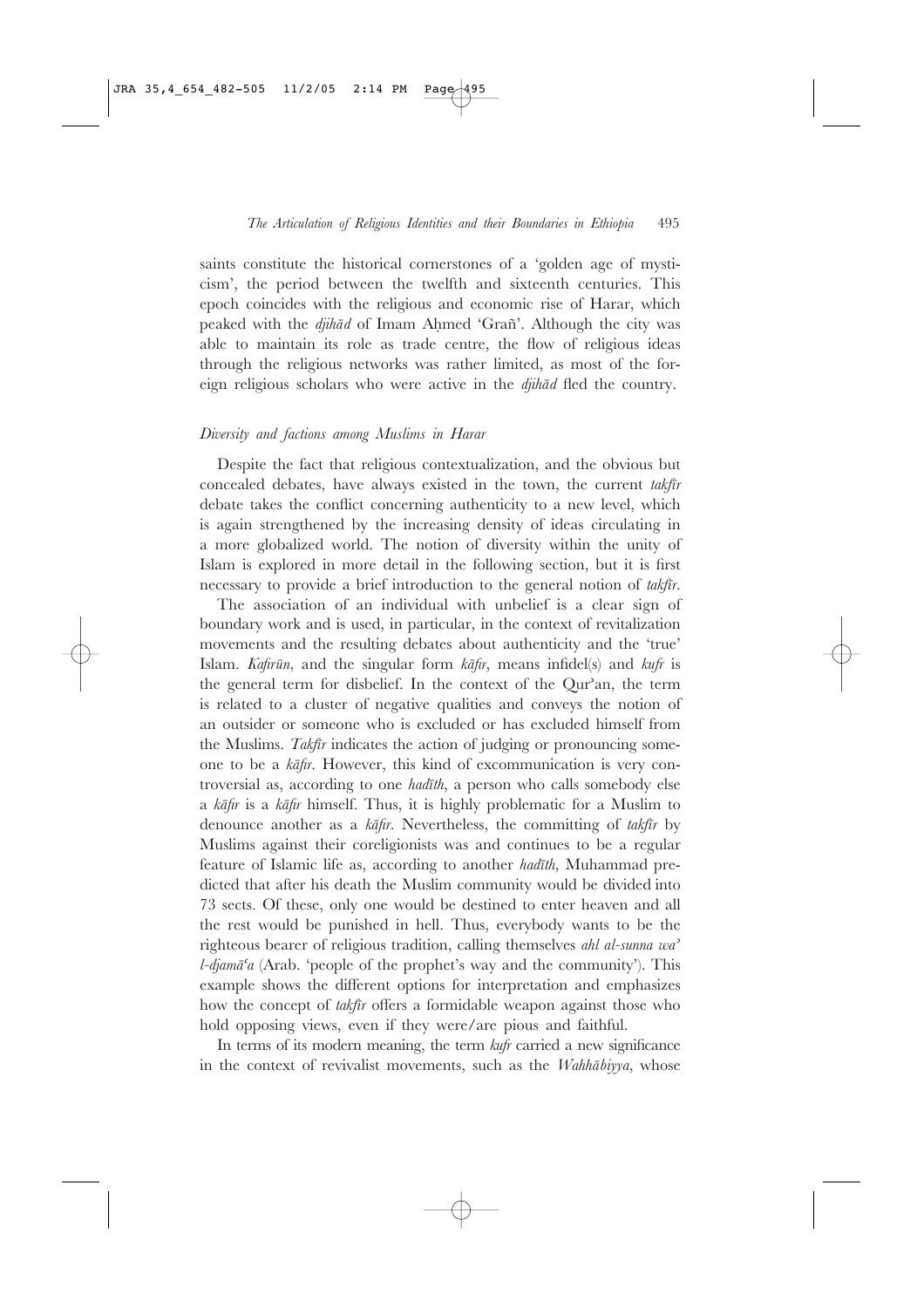followers criticized their coreligionists as diverging from the correct path of Islam. The *Wahhabivya* is a reformist movement founded on the Arabian Peninsula by Muhammed 'Abdul-Wahhab in the eighteenth century. Established as a response to a perceived moral decline and political weakness on the part of the Muslim community, the movement proposed an idealized Islamic past through the reassertion of strict monotheism and a word-for-word interpretation of the Qur'an and the Sunna of the Prophet. Anything that goes beyond the movement's understanding of *tawhid*, the oneness of God, such as the veneration of saints and visitation of their tombs, is considered as *shirk*, that is, association of something with God and an un-Islamic innovation. Muhammed 'Abdul-Wahab formed an alliance with the family of Saud, and Wahhabism became the officially supported state doctrine of the Saudi kingdom. Against the background of the oil boom of the 1970s and with the help of its resulting new financial power, Saudi Arabia became active in spreading its interpretation of Islam, sometimes referred to as petro-Islam, throughout the world and engaged local Muslim communities in a debate about the 'true' Islam. Given that the movement and its ideas have to be contextualized and that it changes according to the cultural background in which it finds itself in order to gain ground, the *Wahhābiyya* clearly does not usually involve a single organized group at local level, but a type of view and attitude with many branches of thought. In the same way, the term 'Wahhābī' is loaded with different meanings that can cover a range of sentiments, as the following example from Harar will show.<sup>19</sup>

### Old scholars, old conflicts

In the context of Harar, the ubiquitous quest to define Islam could be explained through the historical perspective of a conflict between two religious scholars who can be described justifiably as transnational actors. Both were born in Harar in the 1910s and are now the agents and symbolic representatives of different schools of thoughts: Hadj Yūsuf 'Abd al-Rahman, a businessman who represents the Wahhabitic ideology of Saudi Arabia, and Shaykh 'Abdallah, a traditional scholar who presides over a counter movement, the *Habashivva*, which was initiated in Lebanon.

The initial tension between the two scholars arose in the early 1940s. Hadi Yūsuf, who completed his religious education in Mecca and Medina between 1928 and 1938, met a group of Hararis in Saudi Arabia who had gone there on pilgrimage with the support of the Italians who occupied Ethiopia from 1936 to 1941. As a result of this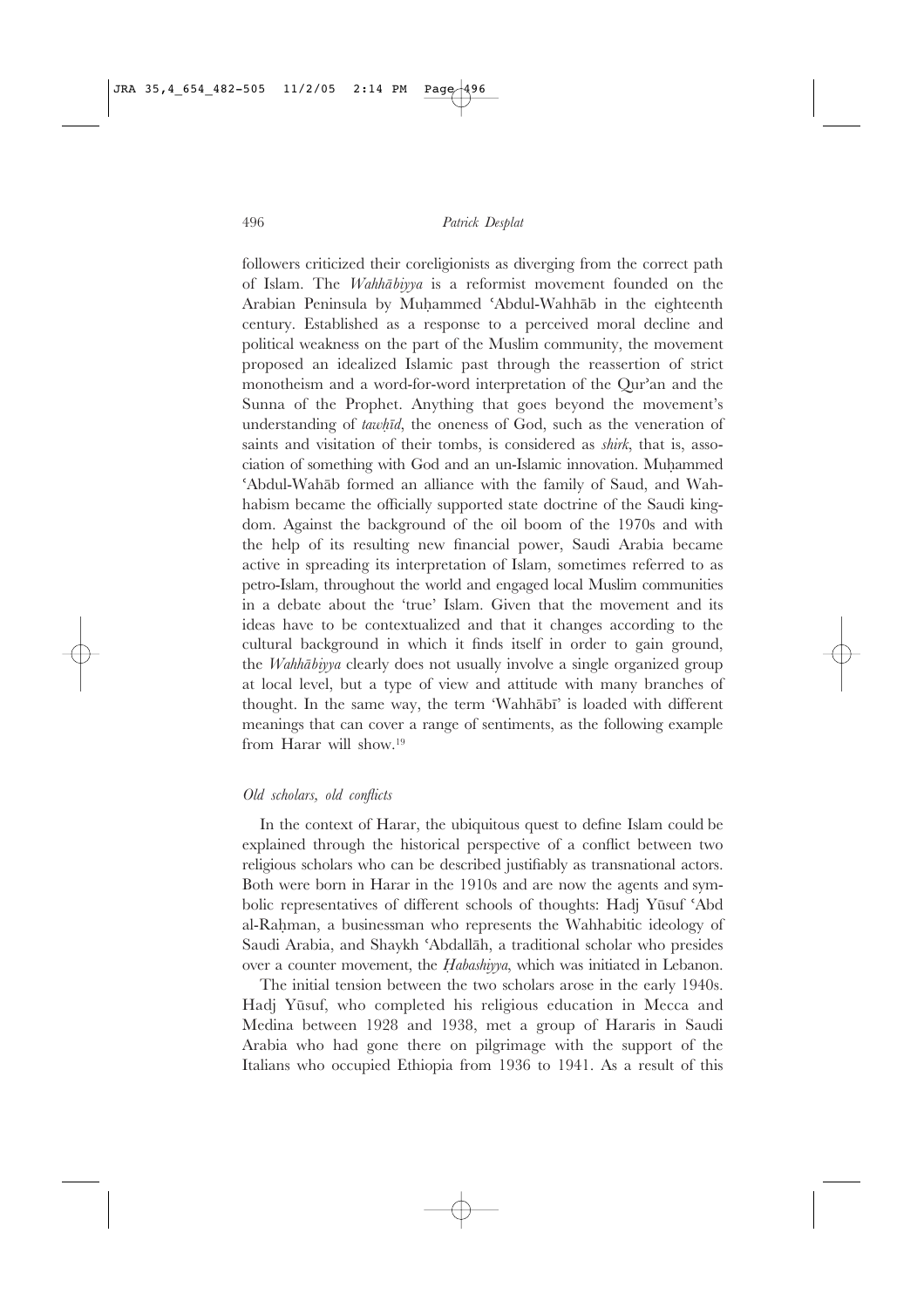meeting, the group came under the influence of the Wahhābī ideology. They travelled back to Harar in 1941 where they became involved in a local educational institution. At the same time Shaykh 'Abdallah was teaching in Daway, an Islamic centre in the Wollo region, but, when he heard about the new group in Harar, he rushed back to his birthplace and challenged them on the ground of being 'Wahhābīs'. Shaykh 'Abdallah succeeded in bringing about the closure of the new school with the help of the Ethiopian government. One member of the group was arrested and deported. It is remarkable that the veneration of saints was not highlighted as a central theme on this occasion, but the concept of 'Wahhabi' was initially used as a synonym of 'otherness' and, therefore, viewed as a misinterpretation of Islam.

Tensions between the two leading figures prevailed in the years that followed. They could also have been secular in nature as was the case in the context of an independent movement in Harar, already mentioned in reference to Kulub-Hanolatto (1946-48). In the course of this political conflict, Shaykh 'Abdallah was imprisoned and went into exile in 1948. As opposed to this, Hadj Yūsuf became closer to the Ethiopian government and supervised the first official translation of the Qur'an into Amharic, published in 1961. When the socialist regime came to power in 1974, however, he too left the country and returned to Saudi Arabia. Since then he continues to exert a particular influence on Harar, in particular on the political level. He is now referred to by Hararis in a whispering voice as 'Mr X' or the 'invisible control centre'.

### Shaykh 'Abdallah and the Hasbashiyya<sup>20</sup>

When he left Ethiopia, Shaykh 'Abdallāh al-Harārī pursued further studies in the Hijaz, Syria and in Jerusalem. He settled in Lebanon in the 1950s and he took over the leadership of the Lebanese organization Association of Islamic Charitable Project (AICP, Arab. djam'iyyat al-mashari al-khayriyya al-islāmiyya) in 1983. This organization is also known as al-Habash or Hasbashiyya ('Ethiopians') in reference to the birthplace of its leader. Shaykh 'Abdallah managed to attract a large number of followers not only in Lebanon, but particularly in places with Lebanese and Harari diasporas.<sup>21</sup>

The AICP is a Sunnite religious organization with a strong emphasis on Sufism. The ideology of the *al-Habash* is strictly anti-Wahhābī and the organization defends mystical Islamic practices which are interpreted by the reformists as *bida'*, un-Islamic innovations. It became Shaykh 'Abdallah's main aim to teach the 'real' and 'authentic' tawhid,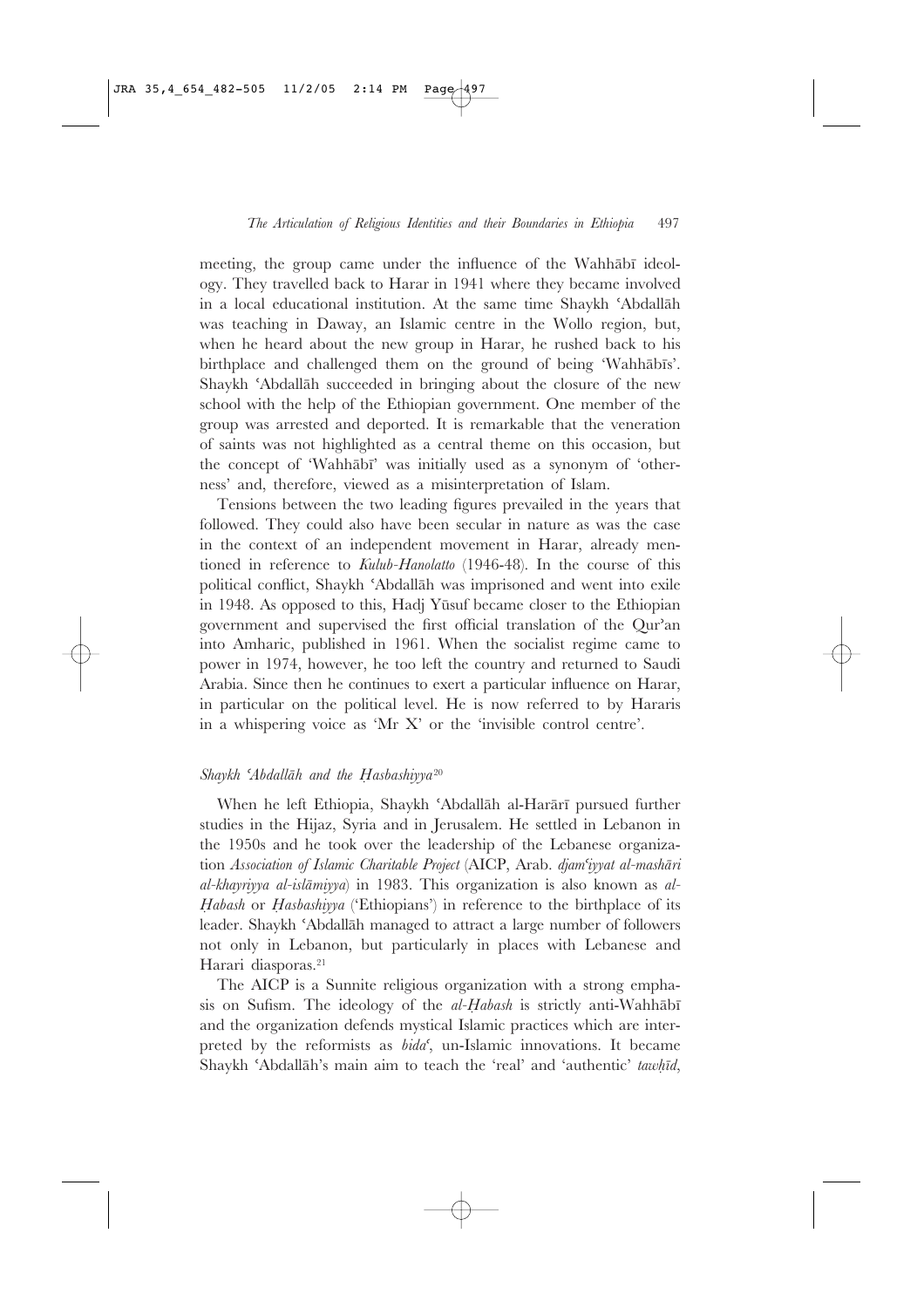denying the verbatim interpretation that God sits on the throne, a version which is prominent among Wahhābī-followers and can be traced back to the religious scholar Ibn Taymiyya (1263-1328). However Shaykh Abadallah also denies the view that God does not have a shape and is, therefore, everywhere, a position that developed with the theological school of  $Mu^t$  *azila* (eighth-ninth century) and is supported by many Sufis and the majority of the Harari. He argues instead with the Ash'antes school (tenth-twelfth century) that God does not have a place.

This interpretation was later also approved in Harar, at least among the religiously educated supporters of Shaykh 'Abdallah. This understanding of the nature of God was initially made the central focus of different polemics against Shaykh 'Abdallah, published in Arabic journals outside Ethiopia. Besides this opposition to his religious theology, he was also exposed as *shaykh ul-fitna* (Arab. 'shaykh of seduction/discord') based on some biographical details concerning his role in the past of Harar. These polemics provoked responses in his journal Manar  $al-Hud\bar{a}$ , the Lebanese mouthpiece of the Habashiyya in which the historical events of the early twentieth century were reproduced in a 'correct' manner. However, these statements were also greeted with numerous counter-polemics, which can be accessed in different languages on the  $internet<sup>22</sup>$ 

The precise origin of the takfir debate between Shaykh 'Abdallah al-Harārī and his opponents is unclear. It is said in Harar that Shaykh 'Abdallah aimed to publish a book for which Shaykh 'Abd al-'Aziz bin Baz, the Mufti of Saudi Arabia, excommunicated him. Before being sent to prison, he fled to Syria. This story may be an invention since it is normally used to blame the 'others', in this case the Wahhabis, of being responsible for starting the conflict.

### Harar as an arena of religious debate

In the 1990s, the tradition of the Islamic shrines in Harar, which were accused of being un-Islamic by the new reformist groups, became the focal point of the aforementioned debate. The Hararis did not react to the accusations initially, but altered their stance with the involvement of Shaykh 'Abdallah in the debate and began to defend themselves and accuse the reformist groups of being 'outside Islam'. The incident initiated a fierce debate within Islam about the correct interpretation of the sacred scripts, in particular with respect to the oneness of God, and illustrated, furthermore, the interplay between the local and global levels.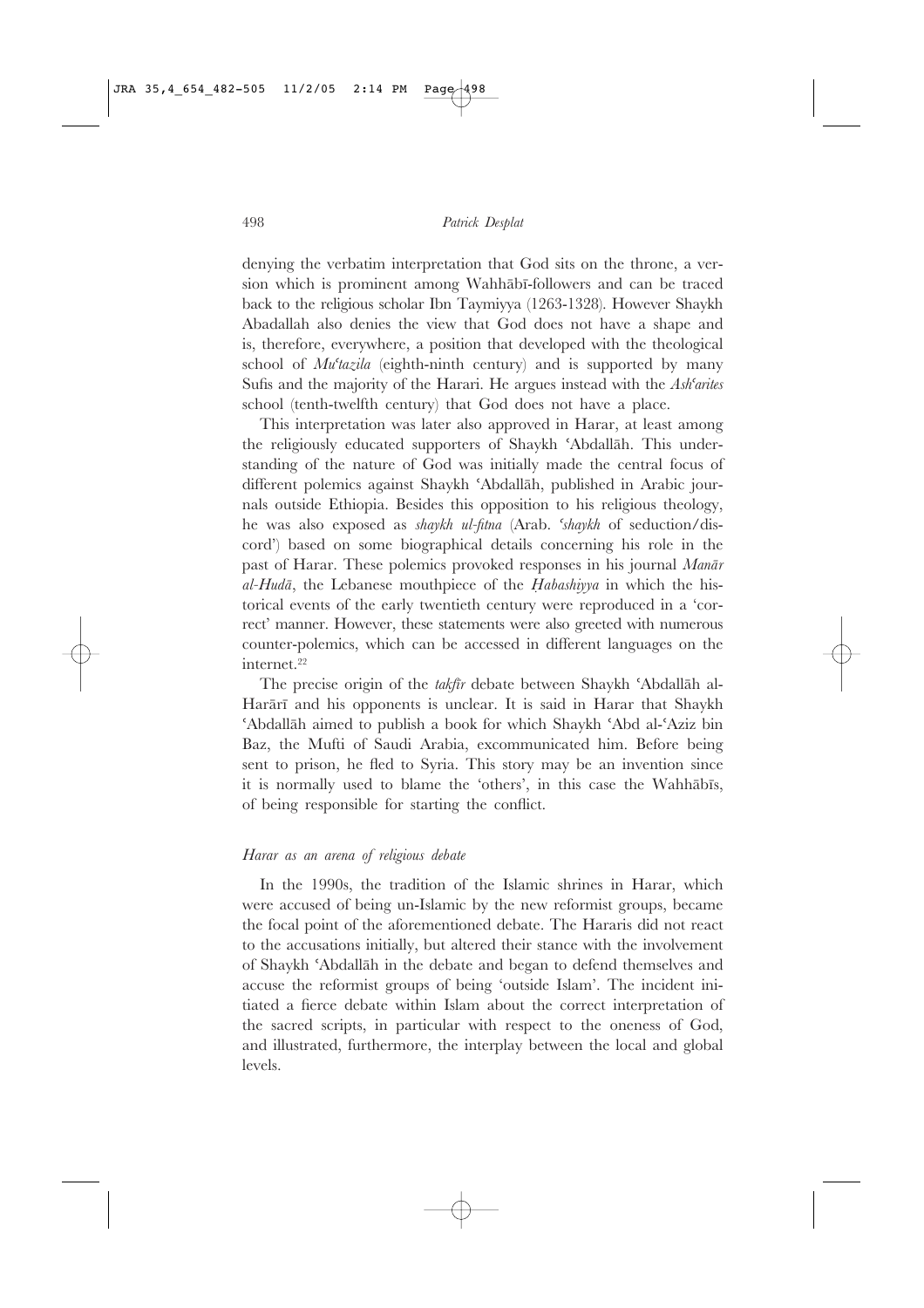The emergence of reformist ideas is linked to the socialist military regime of the *Dergue* (1974-1991) as, during the 'red terror', many Ethiopians fled to neighbouring countries and abroad to escape the civil war.<sup>23</sup> At the same time, the Oromo, Ethiopia's largest ethnic group, was fighting for its own state. In this context, young Oromo refugees started to receive scholarships for religious studies from the Saudi government (Gnamo 2002). During the change of government in 1991, the Ethiopian state modified its religious policy; religious freedom was enshrined in the constitution and the ban on religious literature and travel restrictions was lifted. The resulting guarantee of religious freedom was used by the newly educated young scholars to return to their home country where they preached that some of the long-established religious practices, in particular those involving the shrines, were un-Islamic. They labelled most of the rituals as cultural in order to emphasize their inherent unsuitability. Numerous examples of their accusations can be found. In their view, one of the most controversial practices is the feeding of hyenas at some rural shrines on the day of 'āshūrā', the day of commemoration of the martyrdom of Husayn, which has strong connotations of divinational practice. Another is the shawwal-'id, a day celebrated by Hararis to mark the end of six days of additional fasting after 'id al-fitr when zikris (Arab. dhikr), that is, songs of praise, are performed for two days and nights at two shrines in Harar. This ritual has an additional purpose as it is the feast at which young men are able to choose their future fiancées and this is the focal point of criticism as the sexes are thus allowed to mix at an evening of celebration.

In addition, reformist Oromo linked this debate to local politics and ethnic conflicts: the religious practices they were criticizing were considered as Harari cultural inventions and thus not originally practised by the Oromo, but falsely adapted, thanks to a relationship based on exploitation. The reformists argued that they were dominated politically by the Christian Amhara and economically and religiously by the Hararis. It is obvious that the ensuing religious dispute incorporated an entire set of conflicts between the two ethnic groups that mainly concerned the formal ownership by the Hararis of land where the Oromo worked and the monopolization of religious positions in Islamic institutions.

At the beginning of the emerging conflict, the Hararis were in a kind of religious vacuum and found themselves confronted with something they already experienced on a smaller scale in the 1940s when a small group of Hararis started to spread the ideology of the Wahhābiyya in Harar following a pilgrimage to Saudi Arabia. However, the vehemence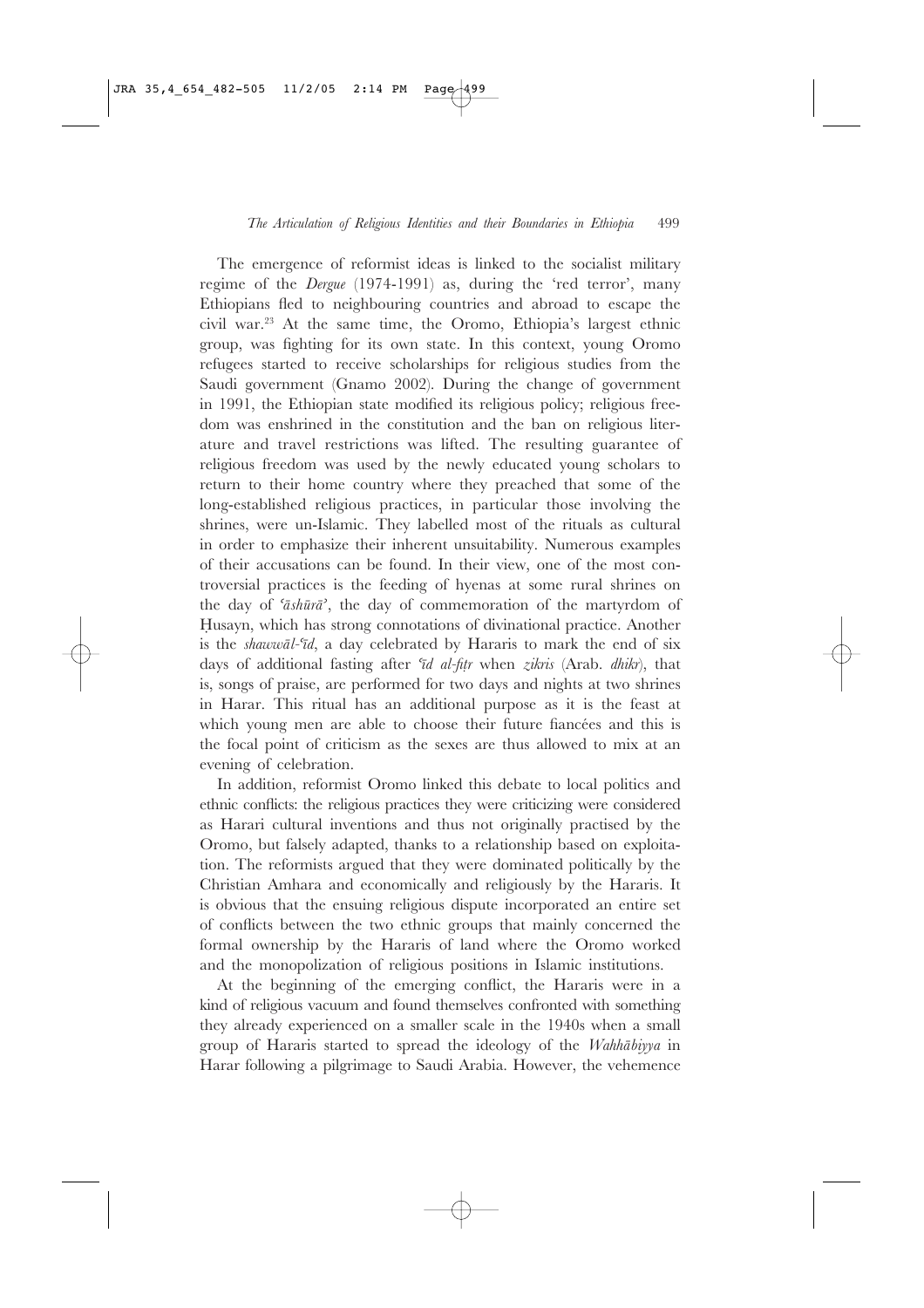of the criticism and ensuing conflict was new. Moreover most of the Hararis were traumatized by the 'red terror' of the recent past and the separation of families, and were simultaneously involved in the conflict between the new Harari political parties of *Hadiyyappa* and *League* for the new administrative government of Harar, which had become a regional state. In the mid-1990s, two incidents occurred, which changed the situation significantly.

In June 1995, Hosni Mubarak, the Egyptian president, survived an assassination attempt in Addis Ababa, the capital of Ethiopia. As a result, the state began to intervene in the religious sphere again and banned Islamic NGOs and, in particular, organizations that had a relationship with Sudan. Around the same time Egyptian scholars who taught religion in a school in Harar were deported from Ethiopia when they exposed themselves as affiliates of the Muslim Brotherhood (Ikhwān  $al$ -Muslimūn), a group which was also under suspicion of having 'fundamentalist' tendencies. The term 'fundamentalist' became a synonym for an Arab-inspired, economically strong, foreign Islam that divides Ethiopian Muslims. The similarity with the 'Christian island' metaphor and the notion of a general threat of Islam is immediately identifiable.

The second incident, which ultimately led to the emergence of the takfir debate in Harar, involved the visit of the above-mentioned religious scholar, Shaykh 'Abdallah. It should be noted that, since he left Ethiopia, his Harari origin had been persistently mentioned in global discourses, but in fact he had no direct contact with the city. In 1996, after an absence of 40 years, Shaykh 'Abdallah al-Harari returned to Harar with the intention of undermining the nascent influence of the Wahhābīyya within the Muslim community and providing religious instruction. Once again, in his open lectures he accused the Wahhābīs of being non-Muslims. The Hararis were unable to accept the reformist ideas of the Wahhabis and adopted instead Shaykh 'Abdallah's ideas in a modified form, as most of them lacked the educational basis for religious argumentation. The Hararis then started to accuse the reformers of distorting the *tawhid*, the doctrine of the oneness of God and condemned their attempt to attack the history and culture of Harar, which is strongly associated with the shrines. Furthermore, they argued that the Wahhabis are not real Muslims, that they were only taking economic advantage of their Saudi connection and dismissed Wahhabism as a kind of fashion. The Hararis nicknamed them the 'good-deed-sayers' (Har. kayn baiash) while the opponents of the shaykh called him shaykh ul-fitna wa-l-k'älak'käl (Arab., Amh. 'shaykh of seduction/discord and religious mixing').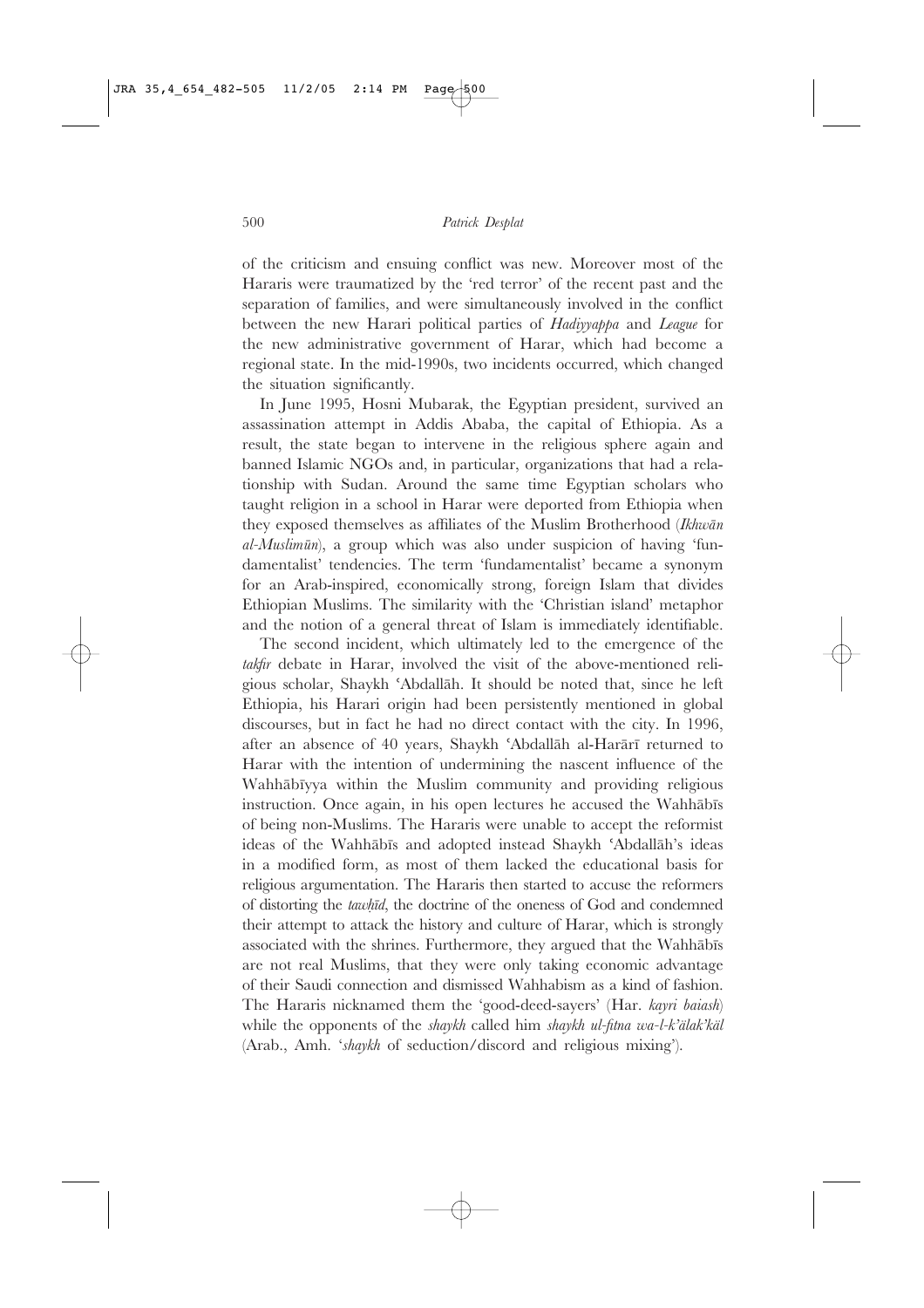Shaykh 'Abdallāh al-Harārī spent some days in Harar in 2003 for the second time and, again, preached against the Wahhābīs and made accusations against individuals in the course of several open lectures. His lectures were referred to in daily conversation for many days, people accused others of being Wahhābī, openly made jokes about 'Abd al-Wahhāb and advised people not to go here or there and risk coming under their influence etc. Overall, Shaykh 'Abdallāh al-Harārī's lectures prompted a wave of stigmatization of potential Wahhābīs in Harar.

On his departure, the Shaykh left an Amharic translation of one of his most popular books in Harar which was distributed by some of his disciplines. The book, the *Mukhtasar*, provided scholarly legitimation of his accusations. In tune with his customary polemical approach, the book adopts a scholarly line of reasoning in which the Shaykh criticizes religious scholars like Ibn Taymiyya and Sayyid Qutb. It reinforces incipient stigmatization and the use of rumour as a weapon for the denunciation of the 'others'.

Just a few Hararis, in particular from the political elite, sympathized with the Wahhābīs, who in turn were systematically linked to Hadj Yūsuf, the old Harari opponent of Shaykh 'Abdallāh who resides in Saudi Arabia. The Wahhābī-friendly Hararis are now taking a back seat and even disowning the Wahhabitic belief, because of social pressure. Hadj Yūsuf himself has adopted a puzzling strategy: he has made financial contributions to several community projects, distributed dates during Ramadhan and, it is said, has even donated money to the shrine of Shaykh Abādir. While many Hararis are interpreting this as a proof that Hadj Yūsuf is not a Wahhābī, others see it as a tactical manoeuvre of deception. The actual significance of the term Wahhābī here remains extremely vague.

### $Conclusion$

In an attempt to unravel the entangled paths of locality and globality, appropriation and rejection, exclusivity and inclusivity I would now like to summarize certain points. I have attempted to demonstrate how religious identities and their boundaries are historically rooted and constructed in a specific context and certain conditions. The general focus was on actors as carriers of new ideas who played important roles in collective processes of identity-building through debates with and in dissociation with the 'other', in this case the Wahhābīs. Admittedly, the religious ideas of Shaykh 'Abdallah also emanated from a different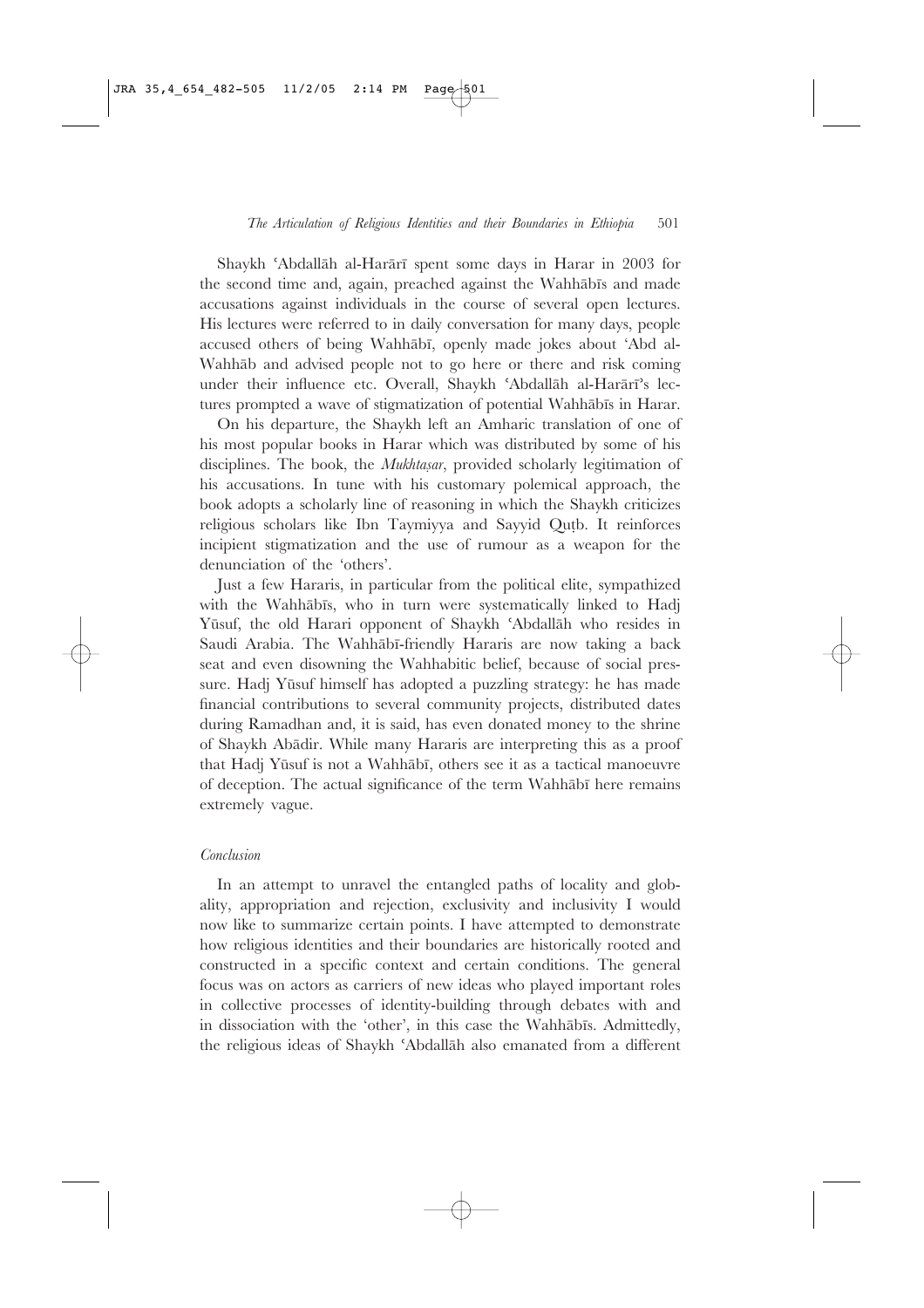context and represent an innovation that was acquired by the Hararis. The motivations for their appropriation and the rejection of Wahhabitic beliefs are not substantially based on religious grounds, but are diverse and manifold. First, there is the Hararis' solidarity with their own history and culture. The fact that the first Harari is the main saint of Harar means that a certain degree of veneration is required, at least in the cultural consciousness. Secondly, the contemporary ethnic conflict between the Hararis and Oromo is of utmost importance as it is apparent not only on a religious level, but also on a political and economic one. These conflicts affect current processes of innovation and appropriation and determine the repertoire of adopted elements. Moreover, the assertiveness of Shaykh 'Abdallah's ideas has led to a valorization of religious and cultural self-conception.

In this context, the articulation of difference is usually part of the legitimation of the exclusion of the 'others'. Again, some definitions are legitimated by religious texts and others are not; they are all, however, in some way modifications or inventions of traditions. Concepts like 'Wahhābī' are symbolizing images of the other, which could be endowed with different contents. They are also used as blurred rhetorical concepts of combat to protect interests and delegitimize contrary opinions. Already a familiar term, in the historical progress of the debates, Wahhabī was associated with certain contents that were not commonly known.

Moreover, processes of change and persistence are two sides of one coin. Through the increasing interconnection between different communities, the quest for self-location in the wider world and the search for authenticity became increasingly intensified. Therefore, it must be acknowledged that, in terms of their relations with the religious sphere, communities are increasingly integrating themselves into the world system. However, by perceiving the alternatives, they are also searching for and constructing their own authenticity and thus dissociating themselves from the same context. It is significant that Shaykh 'Abdallah al-Harārī and his followers do not perceive the debate as setting up boundaries, but as a religious duty. Moreover, in the case of Harar, the symbolic boundaries have to be embedded and accepted by the majority before being socially relevant.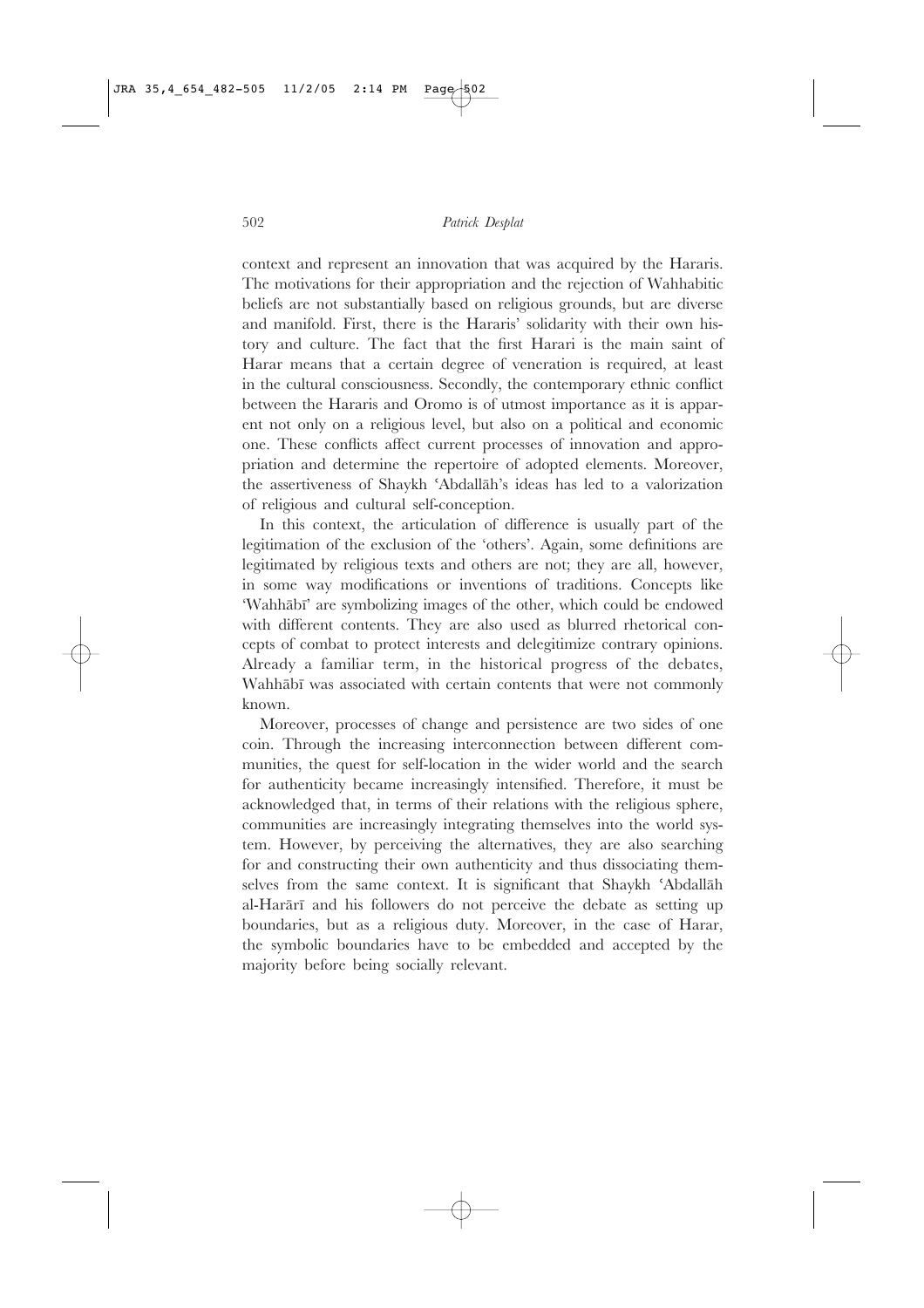#### **REFERENCES**

- Abbink, Jon. 1998. 'An Historical-Anthropological Approach to Islam in Ethiopia: Issues of Identity and Politics'. Journal of African Cultural Studies 11.
- Ahmed, Hussein, 1998. 'Islamic Literature and Religious Revival in Ethiopia (1991-1994)'. In Islam et Sociétés au Sud du Sahara 12.
	- -. 2001. Islam in Nineteenth-Century Wallo, Ethiopia: Revival, Reform and Reaction. Leiden: Brill.
- Asad, Talal. 1996 [1986]. The Idea of an Anthropology of Islam. Washington DC: Center for Contemporary Arab Studies, Georgetown University.
- Braukämper, Ulrich. 2004. Islamic History and Culture in Southern Ethiopia: Collected Essays. Münster: LIT.
- Eickelman, Dale. 1985. Knowledge and Power in Morocco: The Education of a Twentieth-Century Notable. Princeton: Princeton University Press.
- Erlich, Haggai. 1994. Ethiopia and the Middle East. London: Lynne Rienner.
- Foucher, Emile. 1994. 'The Cult of Muslim Saints in Harar: Religious Dimension', in Bahru Zewde, Richard Pankhurst and Tadesse Beyene (eds.), Proceedings of the 11th International Conference of Ethiopian Studies. Addis Ababa: Institute of Ethiopian Studies.
- Getahun, Solomon Addis. 1997. 'The Origin and Development of Addis Alam: The Various Quarters', in K. Fukui, E. Kurimoto and M. Shigeta (eds.), Ethiopia in Broader Perspective: Papers of the 13th International Conference of Ethiopian Studies. Kyoto: Shokado.
- Gibb, Camilla. 1996. In the City of Saints: Religion, Politics and Gender in Harar, Ethiopia. Ph.D thesis, University of Oxford.
- Tournal of Religion in Africa 24.
- Gnamo, Abbas Haji. 2002. 'Islam, the Orthodox Church and Oromo Nationalism (Ethiopia)'. Cahiers d'Études Africaines 165.
- Hartmann, Angelika (ed.), 2004. Geschichte und Erinnerung im Islam, Göttingen: Vanderhoeck & Ruprecht.
- Hamzeh, A. Nizar, and R. Hrair Dekmejian. 1996. 'A Sufi Response to Political Islamism: Al-Habash of Lebanon'. International Journal of Middle East Studies 28.
- Hussien, Seifuddin Adem. 1997. 'Islam, Christianity and Ethiopia's Foreign Policy'. Journal of Muslim Minority Affairs 17.
- Kaplan, Steven. 2004. 'Themes and Methods in the Study of Conversion in Ethiopia: A Review Essay'. Journal of Religion in Africa 34.3.
- Kifleyesus, Abebe 1995. 'Sufism and the Rural and Urban Reality of Argobba Mysticism'. Islam et Sociétés au Sud du Sahara 9.
- Knysh, Alexander, 2004. 'A Clear and Present Danger: "Wahabism" as Rhetorical Foil'. Die Welt des Islam 44.1.
- Lamont, Michele, and Virag Molnár. 2002. 'The Study of Boundaries in the Social Sciences', Annual Review of Sociology 28,
- Levine, Donald N. 1974. Greater Ethiopia: The Evolution of a Multiethnic Society. Chicago & London: University of Chicago Press.
- Lewis, I.M. 1955. 'Sufism in Somaliland I'. Bulletin of the School of Oriental and African Studies 17.3.
- Pankhurst, Alula. 1991. 'Fieldtrip to Mount Zeqwala, 14-15 October 1990', in Sociology Ethnology Bulletin of Addis Abeba University 1.

-. 1994. 'Reflections on Pilgrimages in Ethiopia', in Harold Marcus and Grover Hudson (eds.), New Trends in Ethiopian Studies: Papers of the 12th International Conference of Ethiopian Studies. Lawrenceville, NJ: Red Sea.

Pierret, Thomas. 2005. 'Internet in a Sectarian Islamic Context'. ISIM Review 15.

- Robson, J. 1960. 'Bid'a', in *Encyclopaedia of Islam*. New Edition. Vol. 1. Leiden: Brill.
- Sedgwick, Mark. 2004. 'Establishments and Sects in the Islamic World', in P.C. Lucas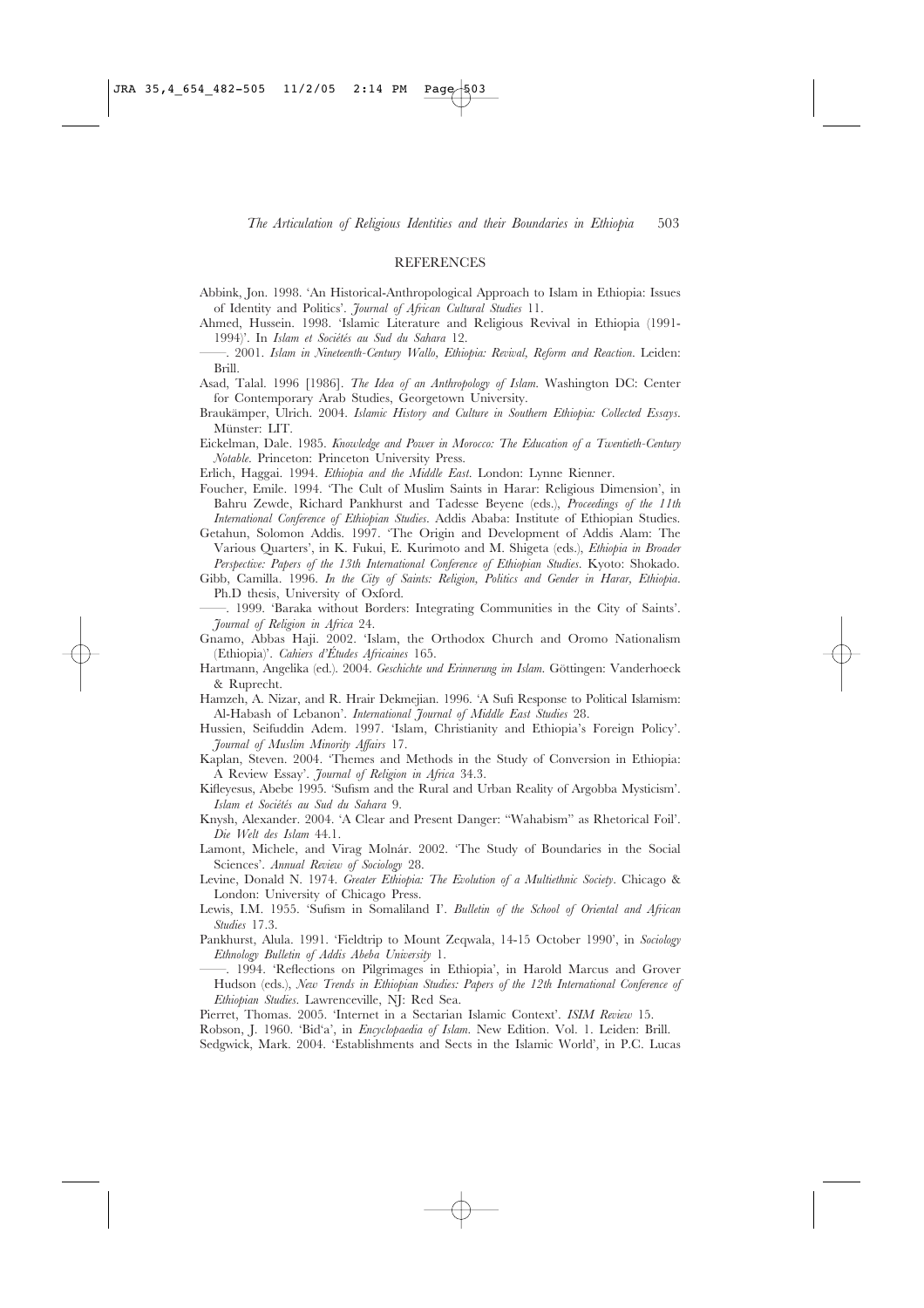and T. Robbins (eds.), New Religious Movements in the Twenty-First Century: Legal, Political, and Social Challenges in Global Perspectives. Routledge: London.

Trimingham, John Spencer. 1965 [1952]. Islam in Ethiopia. London: Frank Cass.

- Wagner, Ewald, 1978. Legende und Geschichte: Der Fath Madīnat Harar von Yahyā Nasrallāh. Herausgegeben, übersetzt und erklärt von Ewald Wagner. Wiesbaden: Franz Steiner.
- -. 2003. Harar: Annotierte Bibliographie zum Schrifttum über die Stadt und den Islam in Südostäthiopien. Wiesbaden: Harrassowitz.
- Waldron, Sidney. 1975. Social Organization and Social Control in the Walled City of Harar. Ph.D thesis, Columbia University.
- Zekaria, Ahmed. 2003. 'Some Remarks on the Shrines of Harar', in Bertrand Hirsch and Manfred Kropp (eds.), Saints, Biographies and History in Africa. Frankfurt: Peter Lang.

#### **NOTES**

1. Boundaries and processes of inclusivity/exclusivity constitute an important field of anthropological research which has produced a wide range of literature on the topic. Some recent collections include: Meyer, B., and P. Geschiere (eds.), 1999. Globalization and Identity: Dialectics of Flow and Closure. Oxford: Blackwell: Rösler, M., & T. Wendl (eds.), 1999. Frontiers and Borderlands: Anthropological Perspectives. Frankfurt/Main: Peter Lang.

2. The article is based on a lecture given in the section African Religious Development in Context of the VAD 2004 conference in Hannover, Germany (02-06-2004). The empirical data was collected during fieldwork in Harar, conducted between 2003 and 2004 and lasting 11 months. The work is part of the project Saintly Places and Saint Veneration: Event and Ethiopia by Comparison, which is being carried out by the Collaborative Research Centre 295 Cultural and Linguistic Contacts, Mainz (Germany).

3. This metaphor was reflected in studies on Ethiopian Islamic culture, a field of research that was neglected or ignored in the past. A number of studies on the historical and contemporary development of Islam in Ethiopia have, however, been published in the recent past. Overviews are provided by Abbink (1998), Ahmed (1998), Braukämper (2004) and Trimingham (1965) [1952].

4. Those reformist ideas usually remain indistinct and, apart from some exceptional cases, cannot be connected with specific groups developed in Arab countries. This is partly the result of measures adopted by the Ethiopian state which is trying to keep an eye on Islamic 'fundamentalism'. Rumours and news are strongly interlinked here, thus the use of the term itself remains extremely vague. For a more general view of Islamic revivalism in Ethiopia, see Ahmed (1998).

5. Obtaining correct data on religious distribution remains problematic as such data can be instrumental in the support or rejection of certain arguments and therefore represent important political interests. Various authors give figures ranging from 30% (Abbink 1998) to 60% (Hussien 1997). I would estimate that Muslims represent about  $45\%$  of the Ethiopian population.

6. Cf., for example, Braukämper (2004), Kifleyesus (1995), Getahun (1997).

7. Interview with Shaykh 'Abd al-Samed in December 2003.

8. On this point, see el-Zein, Abdul Hamid. 1997. 'Beyond Ideology and Theology. The Search for the Anthropology of Islam', Annual Review of Anthropology 6. His approach was vehemently criticized in the influential article by Asad (1986).

9. For a comprehensive and excellent bibliography of Harar and Islam in the southeast of Ethiopia, see Wagner (2003).

10. I have Kabīr 'Abd al-Muhaimin 'Abd al-Nasīr to thank for this information about oral histories, the background of the mystical society of Harar and its holy shrines.

11. The literature on inner-Islamic conflicts in Africa is vast (see Rosander, E.E., and D. Westerlund (eds.). 1997. African Islam and Islam in Africa: Encounters between Sufis and